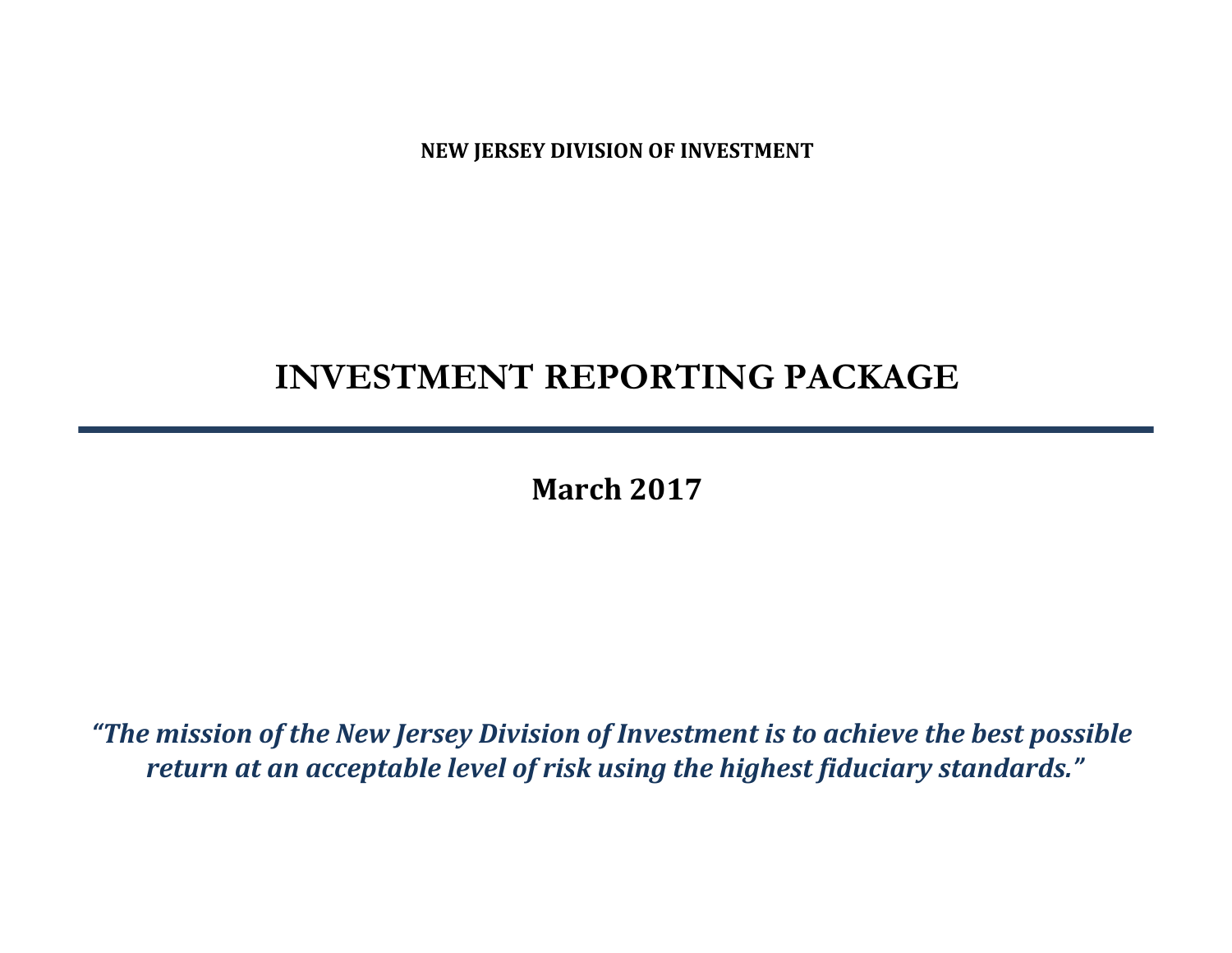### **New Jersey Division of Investment Actual Allocation vs FY 2017 Investment Plan Target 03/31/2017**

|                                                 | <b>Actual</b>       |                 |                     |                      |
|-------------------------------------------------|---------------------|-----------------|---------------------|----------------------|
|                                                 | <b>Allocation %</b> | <b>Target %</b> | <b>Difference %</b> | <b>Allocation \$</b> |
| Absolute Return/Risk Mitigation                 | 4.53%               | 5.00%           | $-0.47%$            | 3,306.39             |
| <b>Risk Mitigation</b>                          | 4.53%               | 5.00%           | $-0.47%$            | 3,306.39             |
| Cash Equivalents <sup>(1)</sup>                 | 3.30%               | 5.50%           | $-2.20%$            | 2,406.47             |
| <b>Short Term Cash Equivalents</b>              | 0.77%               | 0.00%           | 0.77%               | 557.78               |
| <b>TIPS</b>                                     | 0.52%               | 0.00%           | 0.52%               | 382.41               |
| <b>US Treasuries</b>                            | 1.79%               | 3.00%           | $-1.21%$            | 1,305.67             |
| <b>Total Liquidity</b>                          | 6.38%               | 8.50%           | $-2.12%$            | 4,652.33             |
| <b>Investment Grade Credit</b>                  | 9.19%               | 10.00%          | $-0.81%$            | 6,703.94             |
| Public High Yield                               | 2.11%               | 2.50%           | $-0.39%$            | 1,540.01             |
| <b>Global Diversified Credit</b>                | 4.47%               | 5.00%           | $-0.53%$            | 3,258.48             |
| Credit Oriented Hedge Funds                     | 2.87%               | 1.00%           | 1.87%               | 2,090.79             |
| Debt Related Private Equity                     | 0.97%               | 2.00%           | $-1.03%$            | 707.30               |
| <b>Debt Related Real Estate</b>                 | 0.61%               | 1.00%           | $-0.39%$            | 443.87               |
| <b>Total Income</b>                             | 20.22%              | 21.50%          | $-1.28%$            | 14,744.39            |
| Commodities                                     | 0.26%               | 0.00%           | 0.26%               | 192.69               |
| <b>Private Real Assets</b>                      | 2.51%               | 2.50%           | 0.01%               | 1,829.32             |
| <b>Equity Related Real Estate</b>               | 5.33%               | 6.25%           | $-0.92%$            | 3,889.69             |
| <b>Total Real Return</b>                        | 8.11%               | 8.75%           | $-0.64%$            | 5,911.70             |
| <b>US Equity</b>                                | 29.65%              | 30.00%          | $-0.35%$            | 21,615.70            |
| Non-US Developed Markets Equity                 | 11.00%              | 11.50%          | $-0.50%$            | 8,023.31             |
| <b>Emerging Markets Equity</b>                  | 6.16%               | 6.50%           | $-0.34%$            | 4,490.56             |
| <b>Equity Oriented Hedge Funds</b>              | 1.94%               | 0.00%           | 1.94%               | 1,410.84             |
| <b>Buyouts/Venture Capital</b>                  | 9.28%               | 8.25%           | 1.03%               | 6,769.44             |
| <b>Total Global Growth</b>                      | 58.03%              | 56.25%          | 1.78%               | 42,309.85            |
| Opportunistic Private Equity                    | 0.45%               | 0.00%           | 0.45%               | 297.11               |
| Police and Fire Mortgage Program <sup>(2)</sup> | 1.52%               | 0.00%           | 0.21%               | 1,138.35             |
| Other Cash and Receivables                      | 0.75%               | 0.00%           | 0.75%               | 550.13               |
| <b>Total Pension Fund</b>                       | 100.00%             | 100.00%         | 0.00%               | 72,910.25            |

**1 The cash aggregate comprises the two common fund cash accounts, in addition to the seven plan cash accounts.** 

**2 For Financial Reporting Police and Fire Mortgage Program is considered a receivable under GASB 72.**

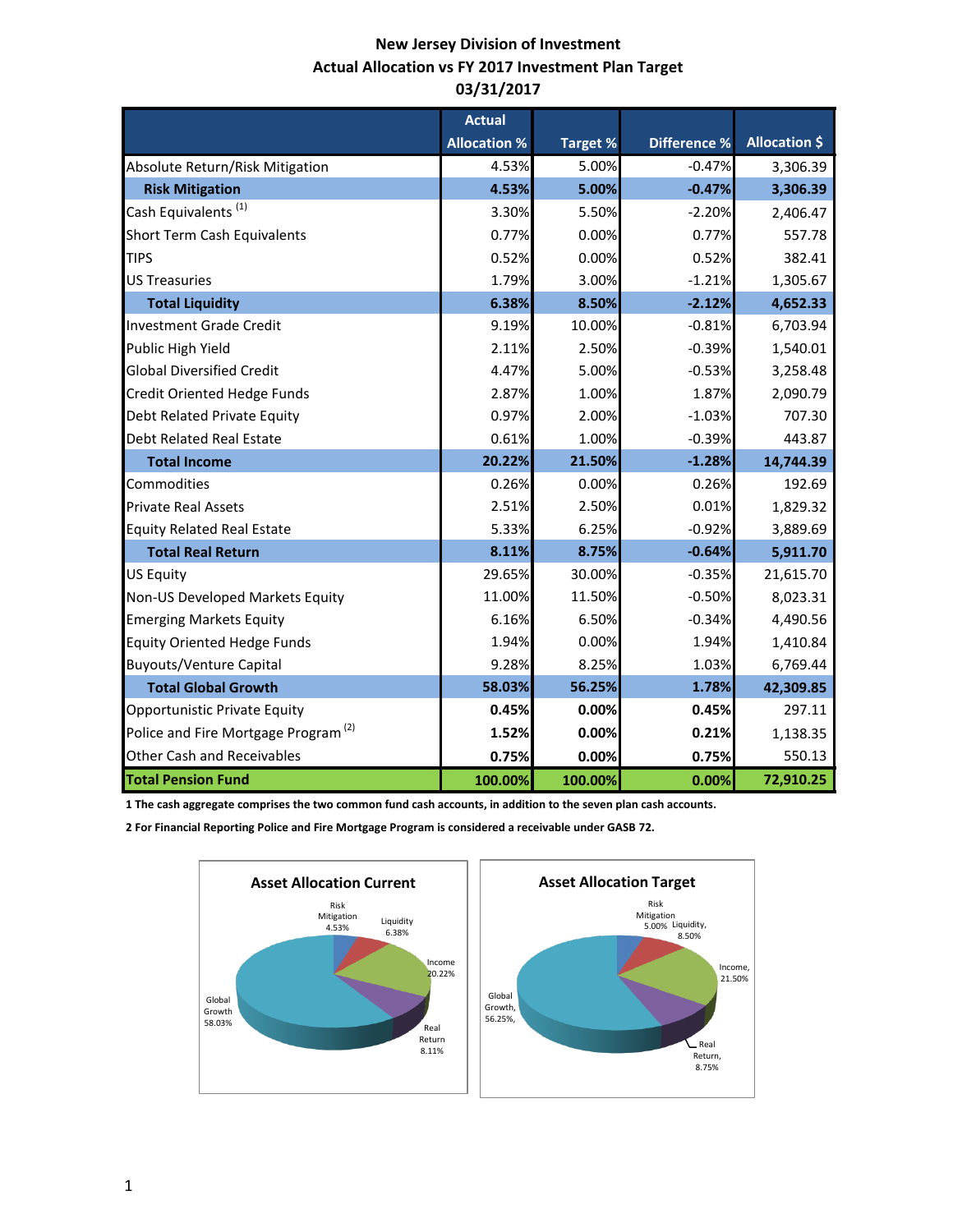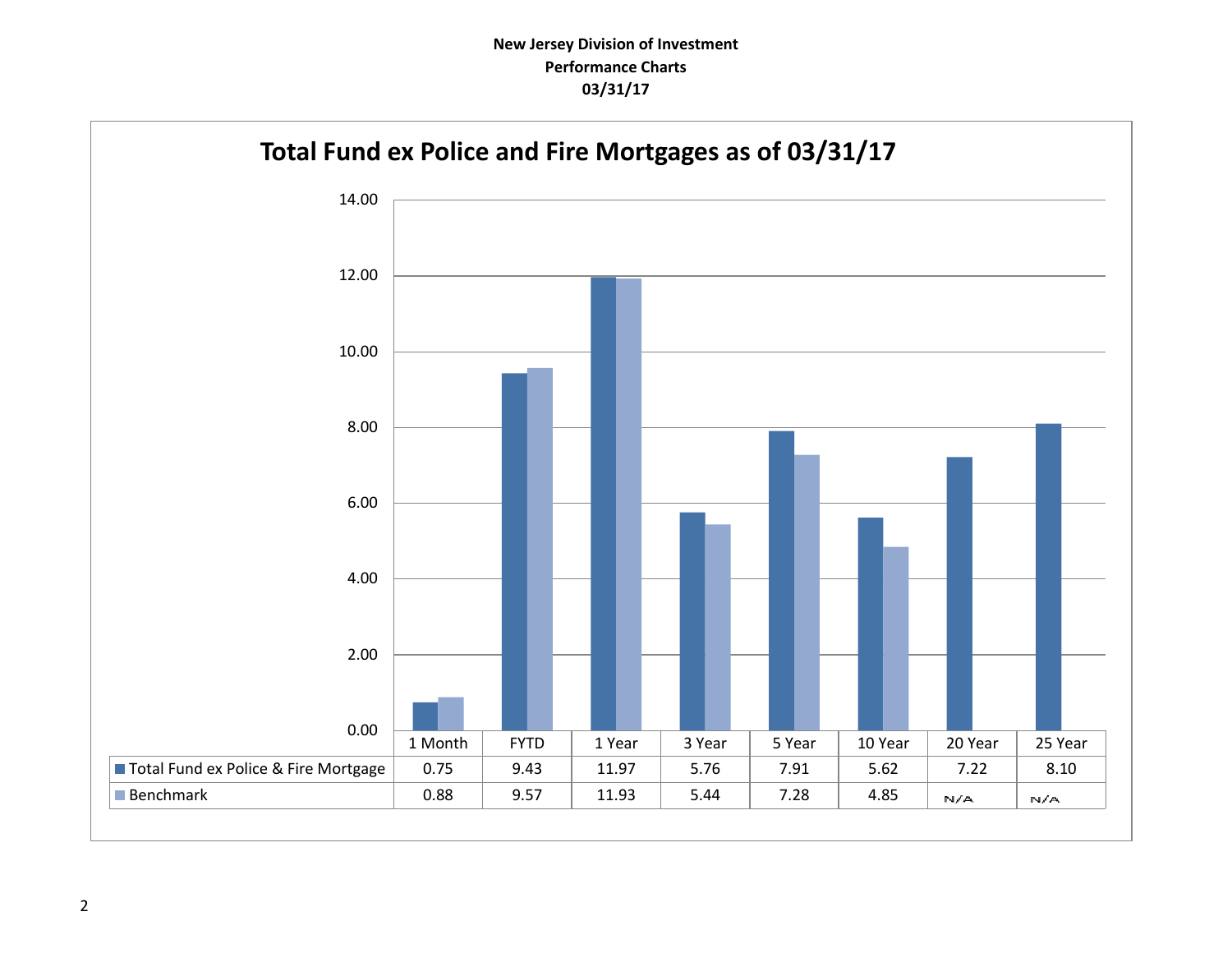### **New Jersey Division of Investment Performance Charts 03/31/17**



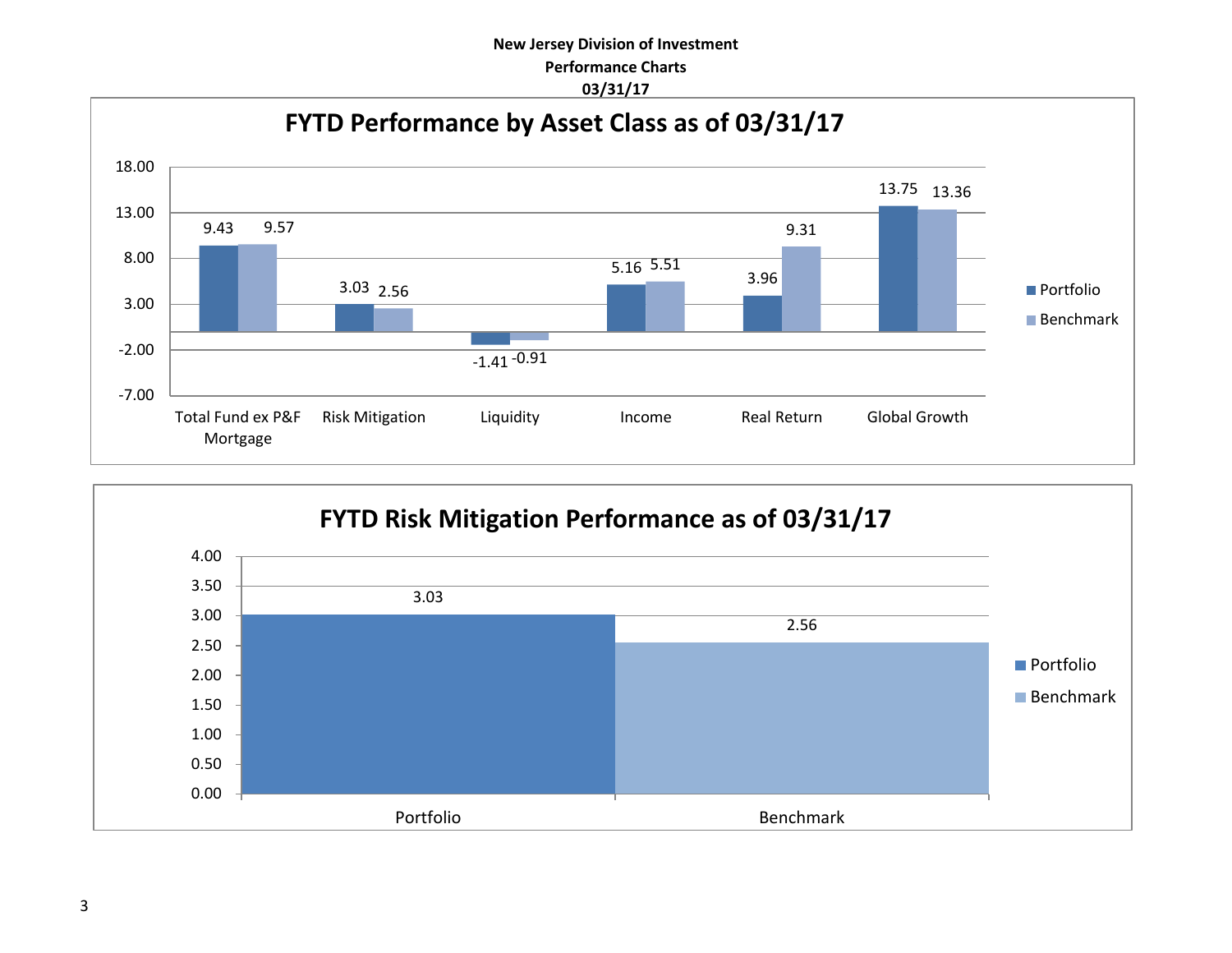### **New Jersey Division of Investment Performance Charts 03/31/17**



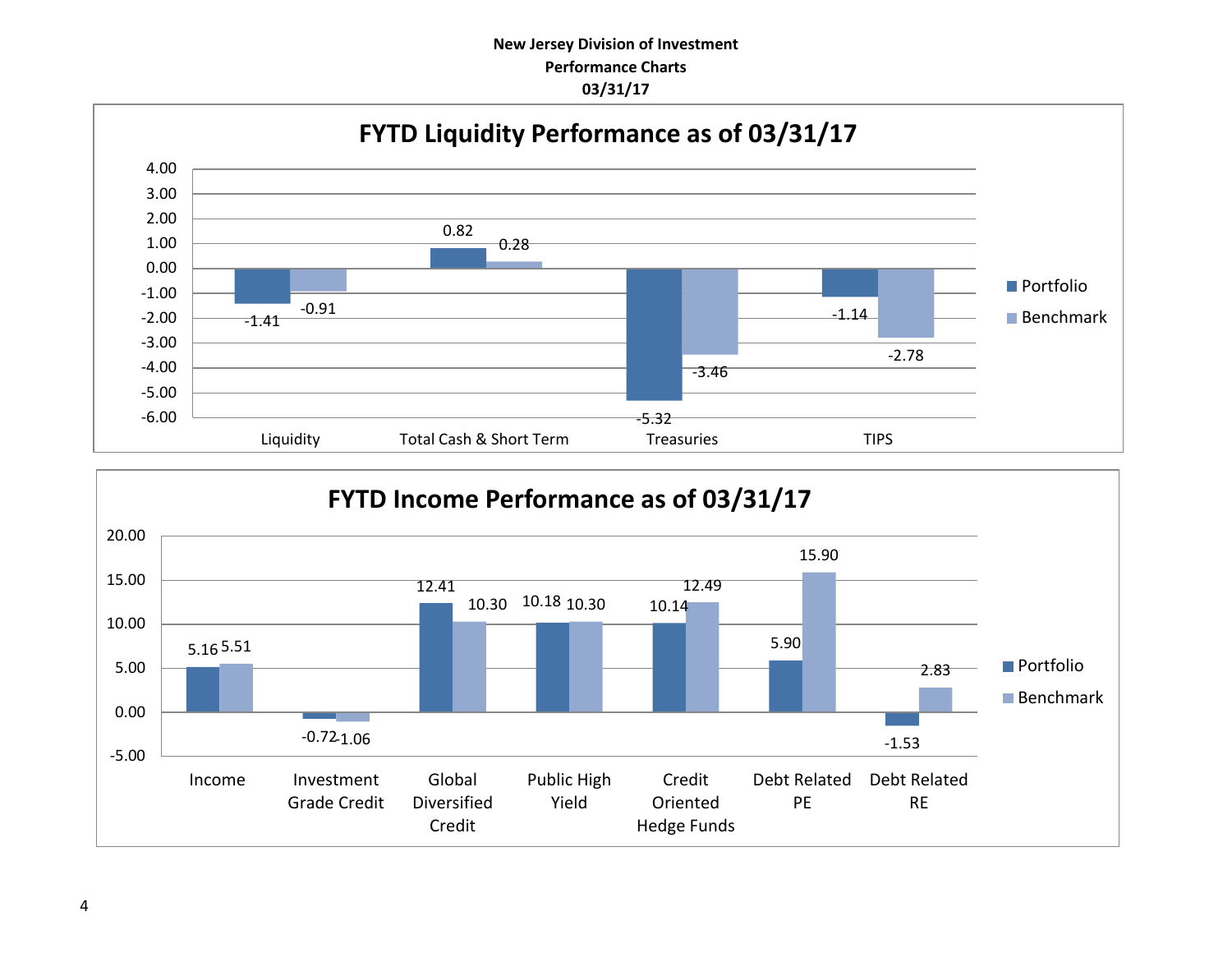### **New Jersey Division of Investment Performance Charts 03/31/17**





\*Reported on a 1 month lag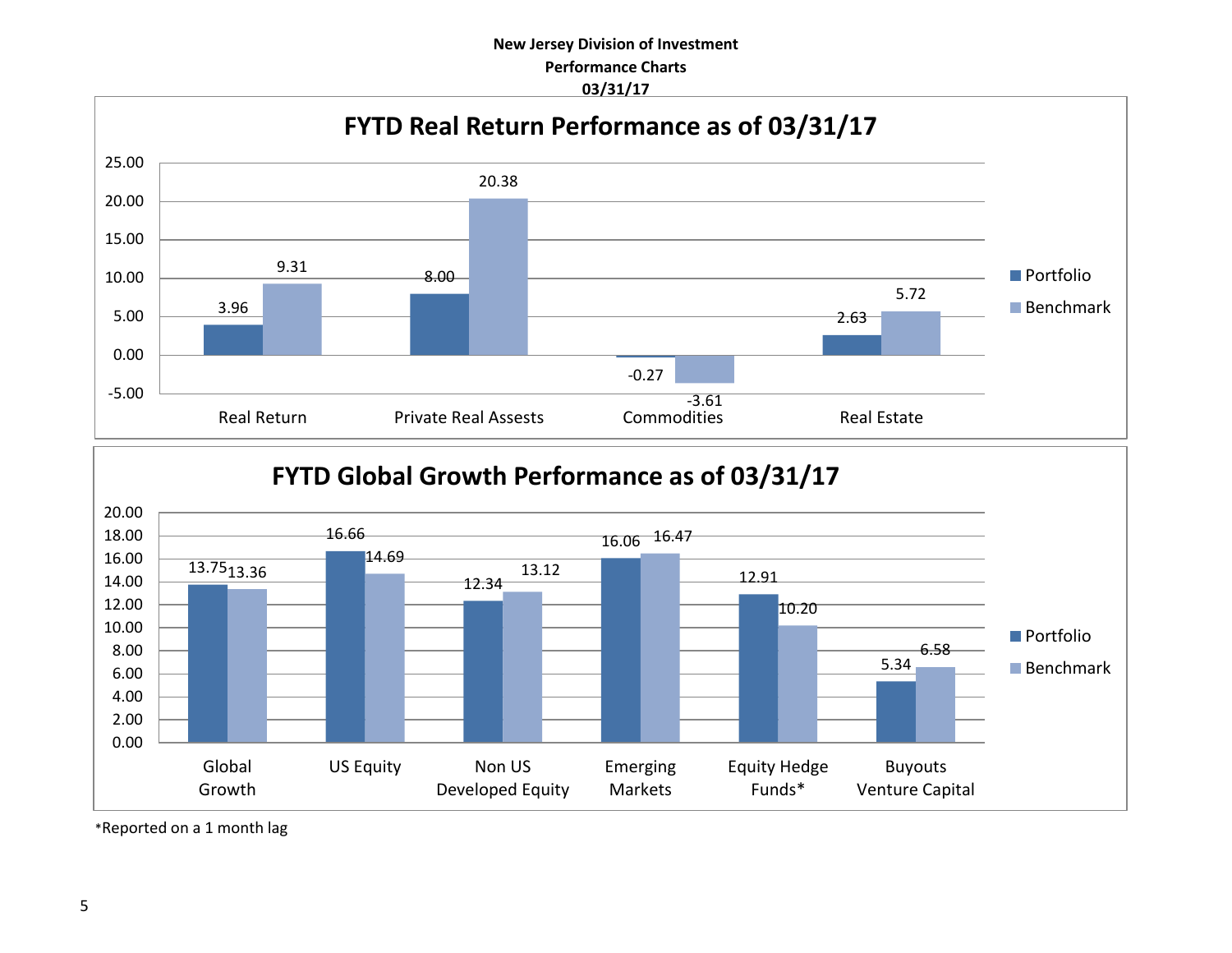#### **New Jersey Division of Investment**

**Pension Fund Performance Versus Benchmark**

| 03/31/17                                                          |         |             |            |        |         |         |          |  |  |  |
|-------------------------------------------------------------------|---------|-------------|------------|--------|---------|---------|----------|--|--|--|
|                                                                   | 1 month | <b>FYTD</b> | <b>YTD</b> | 1 Year | 3 Years | 5 Years | 10 Years |  |  |  |
| Domestic Equity with Cash, Hedges, Miscellaneous                  | 0.05    | 16.53       | 6.27       | 19.19  | 9.07    | 12.63   | 8.15     |  |  |  |
| S&P 1500 Composite                                                | 0.07    | 14.69       | 5.74       | 17.67  | 10.25   | 13.33   | 7.67     |  |  |  |
| Equity Only (Ex Cash)                                             | 0.05    | 16.66       | 6.33       | 19.32  | 9.08    | 12.80   |          |  |  |  |
| <b>Equity Only-Diversified Fund</b>                               | 0.10    | 15.49       | 5.86       | 18.31  | 9.49    | 12.70   |          |  |  |  |
| <b>Equity Only-Concentrated Fund</b>                              | 0.00    | 18.06       | 6.83       | 20.62  | 8.88    | 13.20   |          |  |  |  |
| Domestic Fixed Income with Cash, Hedges, Miscellaneous            | 0.34    | 3.17        | 2.19       | 6.78   | 4.36    | 4.81    | 7.11     |  |  |  |
| <b>Fixed Income Blended Benchmark</b>                             | (0.17)  | 2.85        | 1.59       | 6.99   | 3.65    | 4.29    | 6.16     |  |  |  |
| <b>Investment Grade</b>                                           | 0.08    | (1.42)      | 1.22       | 1.07   | 2.88    | 3.23    | 6.17     |  |  |  |
| <b>Investment Grade Blended Benchmark</b>                         | (0.14)  | (1.61)      | 0.90       | 1.41   | 2.95    | 3.45    | 6.20     |  |  |  |
| High Yield                                                        | 0.78    | 11.82       | 3.99       | 18.02  | 7.64    | 10.02   |          |  |  |  |
| <b>Barclays High Yield Index</b>                                  | (0.22)  | 10.30       | 2.70       | 16.39  | 4.56    | 6.82    |          |  |  |  |
| <b>International Equity with Cash, Hedges, Miscellaneous</b>      | 2.57    | 13.85       | 8.61       | 13.97  | 0.76    | 3.76    | 0.54     |  |  |  |
| <b>MSCI All World Country Index (ex US)</b>                       | 2.54    | 13.87       | 7.86       | 13.13  | 0.56    | 4.36    | 1.35     |  |  |  |
| <b>Custom International Equity Markets Index</b>                  | 2.55    | 14.31       | 8.60       | 13.74  | 0.94    | 4.08    |          |  |  |  |
| Developed Markets Equity                                          | 2.57    | 12.34       | 7.26       | 11.63  | 0.66    | 5.71    |          |  |  |  |
| Custom International Equity Developed Markets Index               | 2.52    | 13.12       | 6.89       | 11.86  | 0.47    | 5.53    |          |  |  |  |
| <b>Emerging Markets Equity</b>                                    | 2.65    | 16.06       | 11.55      | 18.28  | 0.72    | 0.40    |          |  |  |  |
| Custom International Equity Emerging Markets Index                | 2.58    | 16.47       | 11.64      | 17.21  | 1.42    | 1.29    |          |  |  |  |
| <b>Alternative Investments</b>                                    | 0.72    | 5.24        | 1.91       | 8.46   | 7.00    | 8.59    | 4.42     |  |  |  |
| <b>Hedge Funds</b>                                                | 0.83    | 7.43        | 2.71       | 9.44   | 2.78    | 5.78    | 3.43     |  |  |  |
| HFRI Fund of Funds Composite (one month lag)                      | 0.92    | 4.68        | 2.84       | 6.53   | 1.43    | 3.14    | 1.29     |  |  |  |
| <b>Private Equity</b>                                             | 1.01    | 5.37        | 1.32       | 8.43   | 13.94   | 14.69   | 8.23     |  |  |  |
| Cambridge Associates (Data only available quarterly) <sup>1</sup> | 0.00    | 6.58        | 0.00       | 6.83   | 7.85    | 11.69   | 9.30     |  |  |  |
| <b>Real Estate</b>                                                | 0.02    | 2.04        | 1.95       | 6.51   | 10.12   | 11.27   | (2.03)   |  |  |  |
| Real Estate Index (Data only available quarterly) <sup>1</sup>    | 1.88    | 5.72        | 1.88       | 7.79   | 11.04   | 11.40   | 7.06     |  |  |  |
| <b>Real Assets/Commodities</b>                                    | 1.23    | 5.44        | 2.01       | 13.57  | (1.59)  | (1.70)  |          |  |  |  |
| <b>Bloomberg Commodity Index</b>                                  | (2.66)  | (3.61)      | (2.33)     | 8.71   | (13.91) | (9.54)  |          |  |  |  |
| Plan Cash <sup>2</sup>                                            | 0.05    | 1.03        | 0.33       | 1.51   | 1.32    | 0.85    |          |  |  |  |
| <b>US Treasury Bills (3 month)</b>                                | 0.04    | 0.27        | 0.12       | 0.34   | 0.15    | 0.11    |          |  |  |  |
| <b>Total Pension Fund</b>                                         | 0.74    | 9.32        | 4.33       | 11.82  | 5.71    | 7.84    |          |  |  |  |
| <b>Total Pension Fund ex Police and Fire Mortgages</b>            | 0.75    | 9.43        | 4.38       | 11.97  | 5.76    | 7.91    | 5.62     |  |  |  |
| <b>Total Fund Benchmark</b>                                       | 0.88    | 9.57        | 4.02       | 11.93  | 5.44    | 7.28    | 4.85     |  |  |  |

**<sup>1</sup>Cambridge Associates & NCREIF (NPI) Benchmarks are only reported on an quarterly basis, non quarter-end months are reported as 0%**

**2 The cash aggregate comprises the seven plan cash accounts**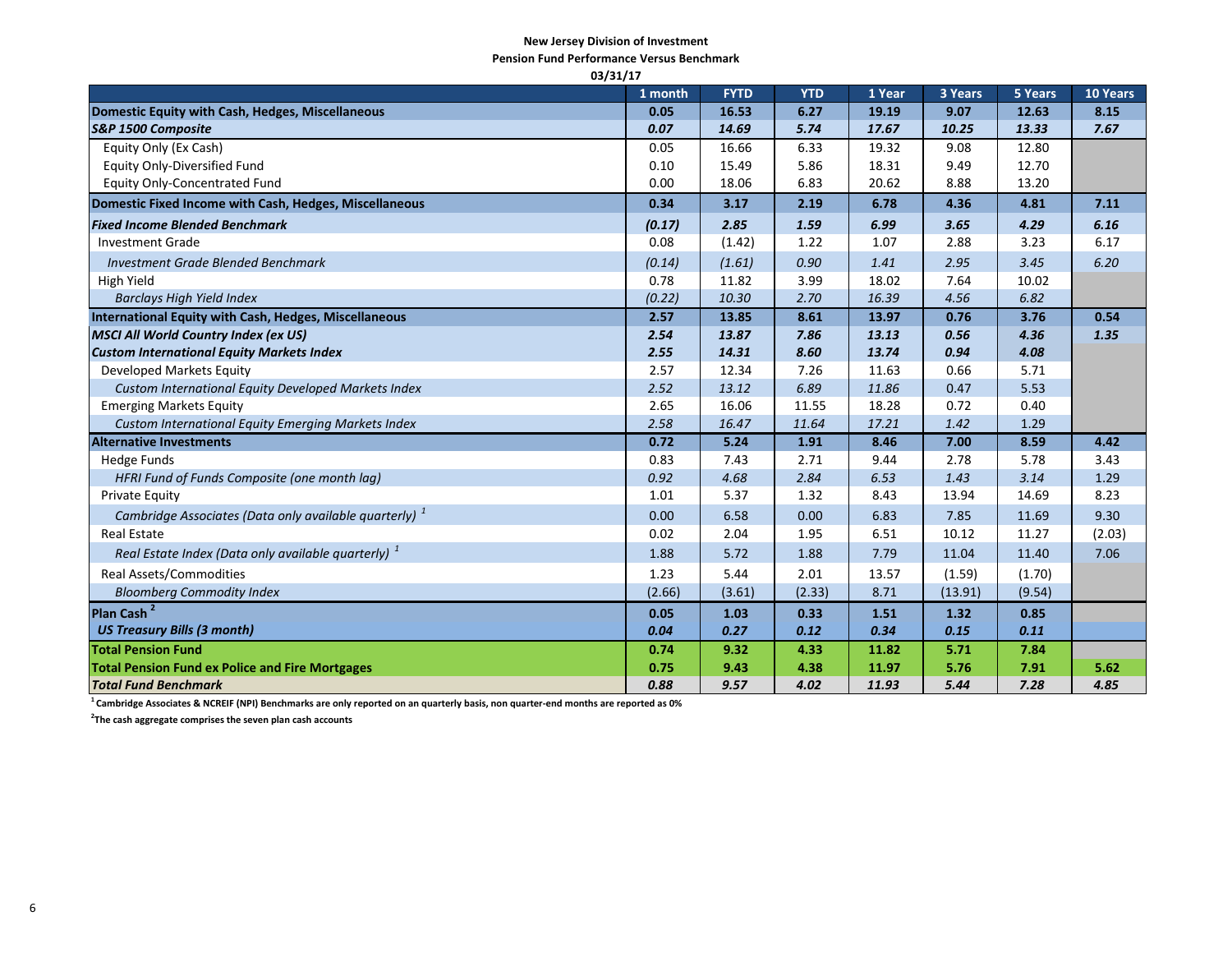### **New Jersey Division of Investment Domestic Equity March 31, 2017**

### **Top Holdings**

|                              | % of             |
|------------------------------|------------------|
| Company                      | <b>Portfolio</b> |
| <b>APPLE INC</b>             | 3.65             |
| <b>ALPHABET INC</b>          | 2.92             |
| <b>MICROSOFT CORP</b>        | 2.83             |
| <b>FACEBOOK INC</b>          | 2.42             |
| AMAZON.COM                   | 1.99             |
| <b>JOHNSON &amp; JOHNSON</b> | 1.83             |
| <b>EXXON MOBIL CORP</b>      | 1.82             |
| <b>JP MORGAN CHASE</b>       | 1.70             |
| <b>WELLS FARGO</b>           | 1.49             |
| <b>WALT DISNEY CO</b>        | 1.46             |

### **Portfolio Sector Weightings**

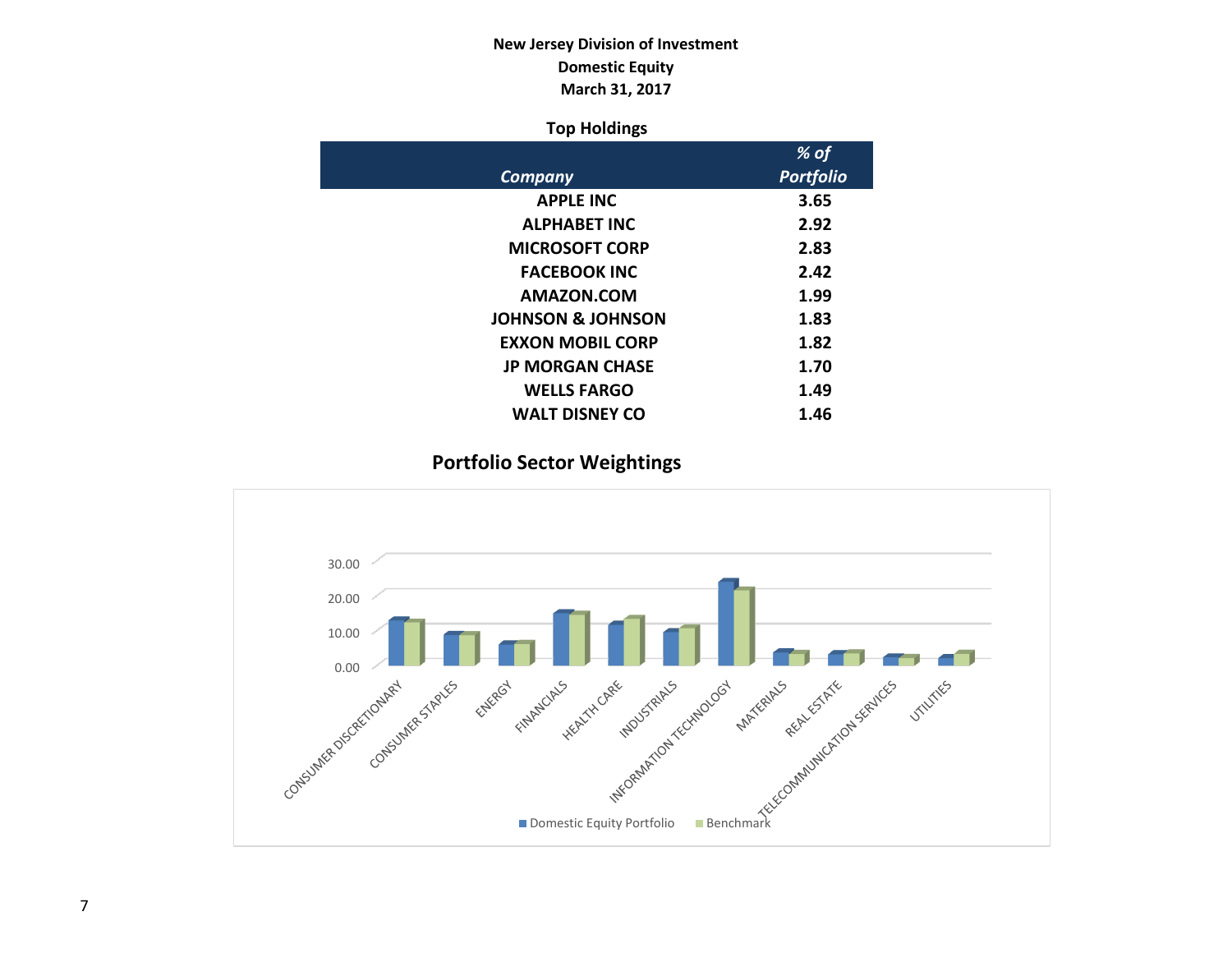### **New Jersey Division of Investment Investment Grade Portfolio March 31, 2017**

|                               | <b>Portfolio</b> | Benchmark <sup>(1)</sup> | <b>Difference</b> |
|-------------------------------|------------------|--------------------------|-------------------|
| S & P's Quality Rating        | $AA-2$           | A+                       | N/A               |
| Coupon (%)                    | 3.37             | 4.72                     | 1.35              |
| <b>Current Yield</b>          | 3.10             | 4.20                     | 1.10              |
| Duration                      | 6.16             | 6.41                     | 0.59              |
| <b>Option Adjusted Spread</b> | 64.81            | 102.74                   | 37.93             |
| Convexity                     | 0.27             | 1.61                     | $-1.34$           |
| Maturity (yrs)                | 7.13             | 9.46                     | $-0.29$           |

| <b>Maturities</b> | <b>Portfolio</b> | Benchmark <sup>(1)</sup> |
|-------------------|------------------|--------------------------|
| $0-5$ yr          | 38.51            | 0.17                     |
| $5-10$ yr         | 50.07            | 0.83                     |
| 10-15yr           | 5.36             | 9.54                     |
| 15-20yr           | 0.80             | 12.45                    |
| 20-25yr           | 0.35             | 25.32                    |
| 25-30yr           | 4.11             | 48.60                    |
| $>30$ yr          | 0.00             | 3.08                     |
| Unclassified      | 0.80             | 0.00                     |

(1) Custom Benchmark

(2) Includes all affiliated entities

(3) Excluding US Treasuries and Tips

|                             | <b>Portfolio</b> | Benchmark <sup>(1)</sup> Difference |         |              | <b>Issuer Name</b> <sup>(2)</sup> | Market Value [%] |
|-----------------------------|------------------|-------------------------------------|---------|--------------|-----------------------------------|------------------|
| S & P's Quality Rating      | $AA-2$           | $A+$                                | N/A     |              | <b>U.S Treasury</b>               | 15.08%           |
| Coupon (%)                  | 3.37             | 4.72                                | 1.35    | ltii         | U.S. Tips                         | 4.44%            |
| Current Yield               | 3.10             | 4.20                                | 1.10    | IONT         | <b>Prov of Ontario</b>            | 4.13%            |
| <b>Duration</b>             | 6.16             | 6.41                                | 0.59    | <b>MP</b>    | <b>Prov of Manitoba</b>           | 3.74%            |
| Option Adjusted Spread      | 64.81            | 102.74                              | 37.93   | IQ           | Prov of Quebec                    | 3.70%            |
| Convexity                   | 0.27             | 1.61                                | $-1.34$ | <b>AID</b>   | Aid to Israel                     | 3.16%            |
| Maturity (yrs)              | 7.13             | 9.46                                | $-0.29$ | <b>BRCOL</b> | <b>IProv of Brit Columbia</b>     | 2.60%            |
| *This is a custom benchmark |                  |                                     |         |              | IAT & T                           | 2.39%            |
|                             |                  |                                     |         | <b>ORCL</b>  | <b>Oracle</b>                     | 2.27%            |
|                             |                  |                                     |         | <b>QHEL</b>  | Hydro Quebec                      | 2.23%            |

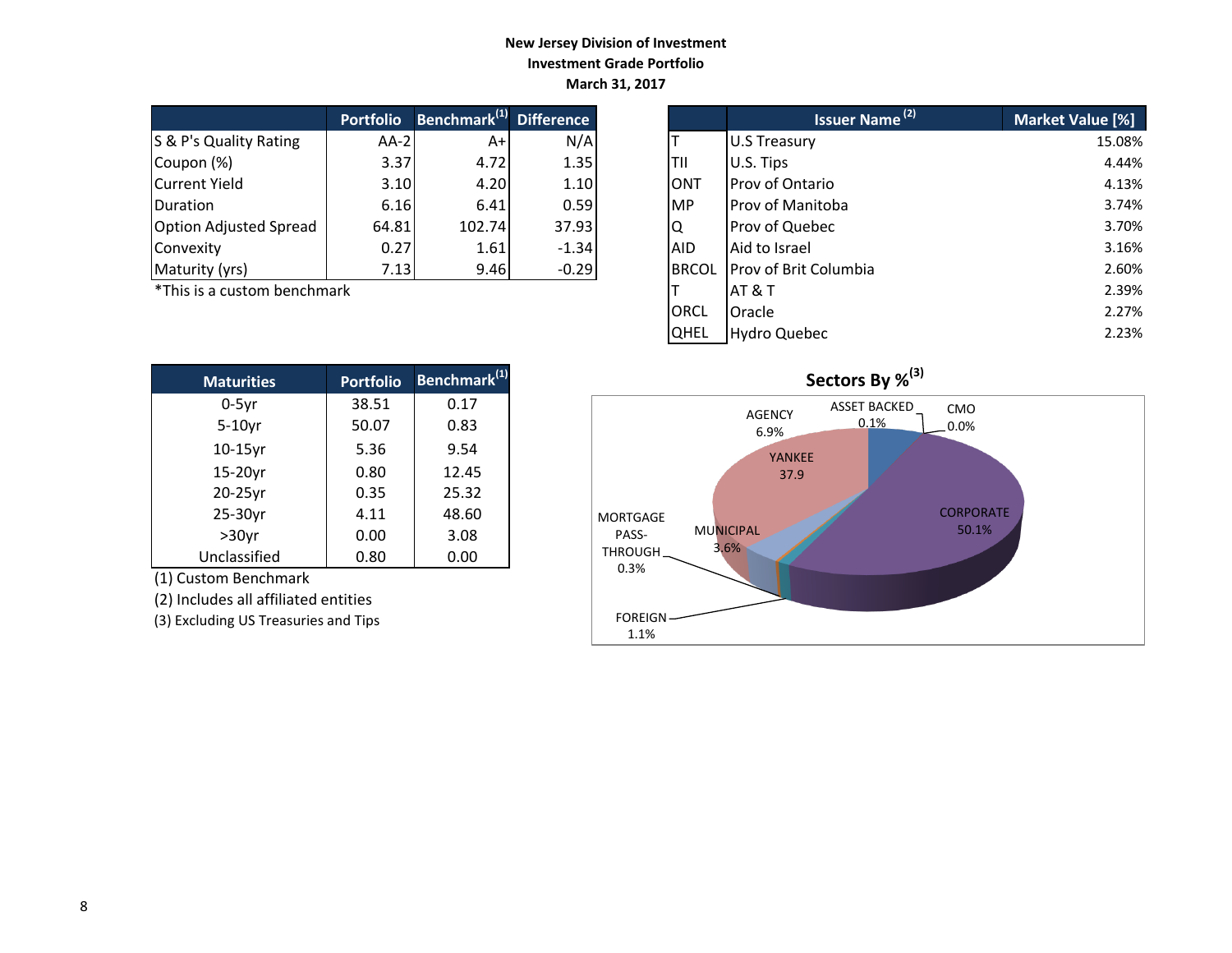### **New Jersey Division of Investment International Equity 03/31/17**

### **Top Holdings**

|                                | % of             |
|--------------------------------|------------------|
| Company                        | <b>Portfolio</b> |
| <b>SAMSUNG ELECTRONICS</b>     | 1.52             |
| <b>TAIWAN SEMICONDUCTOR</b>    | 1.17             |
| <b>TENCENT HOLDINGS</b>        | 1.15             |
| <b>NESTLE SA</b>               | 1.08             |
| <b>ROCHE HOLDING AG</b>        | 1.07             |
| <b>NOVARTIS</b>                | 0.92             |
| <b>CHINA CONSTRUCTION BANK</b> | 0.88             |
| <b>ALIBABA GROUP HOLDING</b>   | 0.81             |
| <b>BAYER AG REG</b>            | 0.70             |
| <b>TOYOTA MOTOR CORP</b>       | 0.66             |

 **Portfolio Sector Weightings**

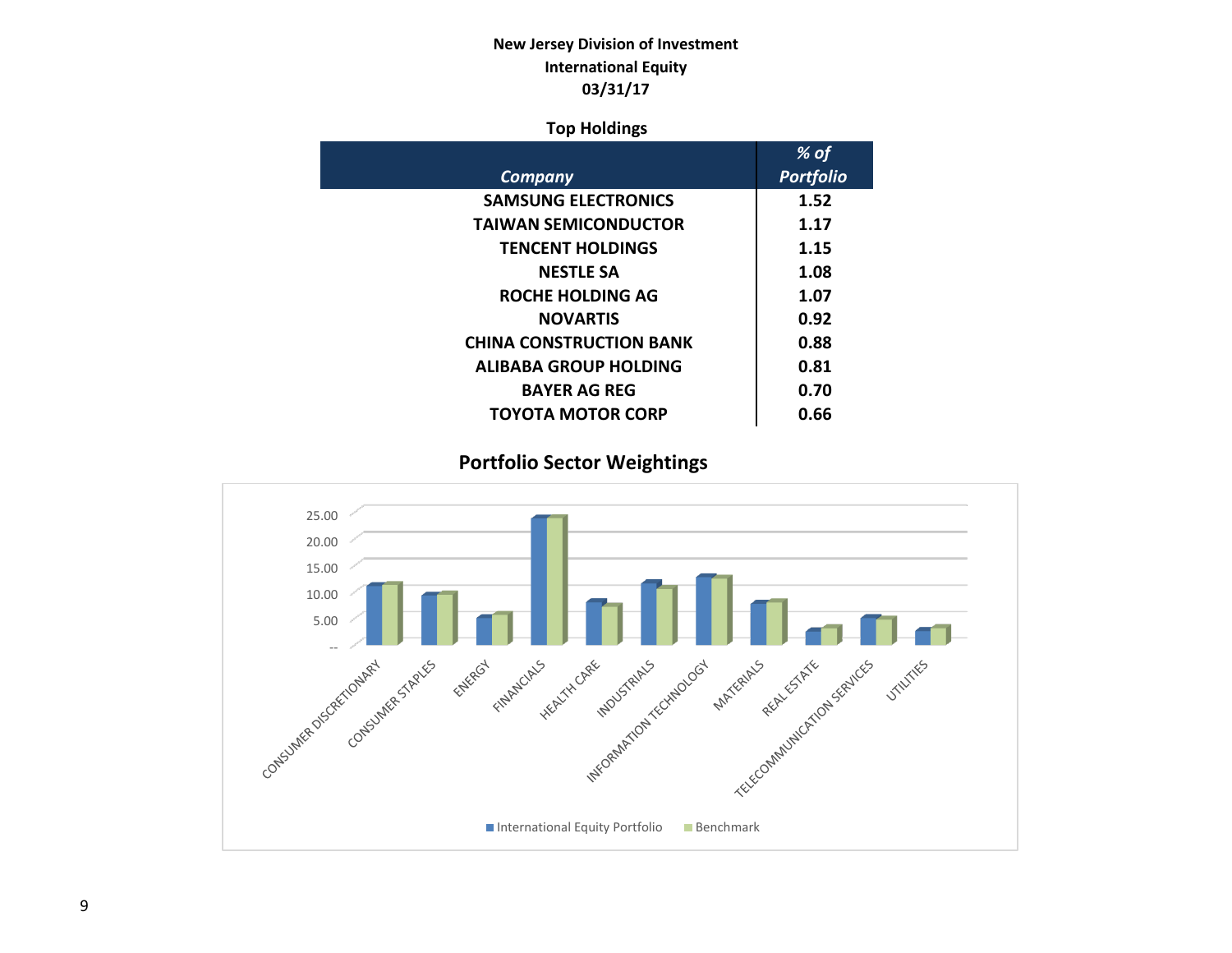#### **New Jersey Division of Investment International Equity Exposure by Country 03/31/17**

|                           |               |          | <b>Custom</b> |              | <b>Net Foreign</b> |                                |               |          | <b>Custom</b>        |                 | <b>Net Foreign</b> |
|---------------------------|---------------|----------|---------------|--------------|--------------------|--------------------------------|---------------|----------|----------------------|-----------------|--------------------|
|                           |               |          | International |              | <b>Currency</b>    |                                |               |          | <b>International</b> | <b>Currency</b> |                    |
|                           | <b>Equity</b> | % Equity | <b>Index</b>  | <b>Hedge</b> | <b>Exposure</b>    |                                | <b>Equity</b> | % Equity | <b>Index</b>         | <b>Hedge</b>    | <b>Exposure</b>    |
| <b>Developed Markets:</b> |               |          |               |              |                    | <b>Emerging Markets:</b>       |               |          |                      |                 |                    |
| Developed - Euro          |               |          |               |              |                    | EM - Global                    | 0.0           | 0.0%     | 0.0%                 |                 | 0.0                |
| Austria                   | 4.1           | 0.0%     | 0.1%          |              | 4.1                | EM - Europe/Middle East/Africa |               |          |                      |                 |                    |
| Belgium                   | 96.2          | 0.8%     | 0.7%          |              | 96.2               | Bahrain                        | 2.0           | 0.0%     | 0.0%                 |                 | 2.0                |
| Finland                   | 63.4          | 0.5%     | 0.6%          |              | 63.4               | Cyprus                         | 0.2           | 0.0%     | 0.0%                 |                 | 0.2                |
| France                    | 638.5         | 5.2%     | 5.3%          |              | 638.5              | Czech Republic                 | 23.2          | 0.2%     | 0.1%                 |                 | 23.2               |
| Germany                   | 680.0         | 5.5%     | 5.6%          |              | 680.0              | Egypt                          | 18.3          | 0.1%     | 0.1%                 |                 | 18.3               |
| Ireland                   | 35.5          | 0.3%     | 0.3%          |              | 35.5               | Greece                         | 12.8          | 0.1%     | 0.1%                 |                 | 12.8               |
| Italy                     | 154.7         | 1.3%     | 1.1%          |              | 154.7              | Hungary                        | 46.9          | 0.4%     | 0.1%                 |                 | 46.9               |
| Netherlands               | 257.6         | 2.1%     | 2.0%          |              | 257.6              | Kazakhstan                     | 1.8           | 0.0%     | 0.0%                 |                 | 1.8                |
| Portugal                  | 8.0           | 0.1%     | 0.1%          |              | 8.0                | Morocco                        | 2.5           | 0.0%     | 0.0%                 |                 | 2.5                |
| Spain                     | 211.3         | 1.7%     | 2.0%          |              | 211.3              | Poland                         | 66.9          | 0.5%     | 0.4%                 |                 | 66.9               |
| Euro Currency             |               |          |               | $-454.6$     | $-454.6$           | Qatar                          | 13.2          | 0.1%     | 0.3%                 |                 | 13.2               |
| Developed - Non-Euro      |               |          |               |              |                    | Russia                         | 207.2         | 1.7%     | 1.2%                 |                 | 207.2              |
| Australia                 | 545.2         | 4.4%     | 4.5%          |              | 545.2              | South Africa                   | 317.1         | 2.6%     | 2.5%                 |                 | 317.1              |
| Canada                    | 702.3         | 5.7%     | 5.8%          |              | 702.3              | Turkey                         | 96.4          | 0.8%     | 0.4%                 |                 | 96.4               |
| Denmark                   | 125.4         | 1.0%     | 1.0%          |              | 125.4              | <b>United Arab Emirates</b>    | 24.3          | 0.2%     | 0.3%                 |                 | 24.3               |
| Hong Kong                 | 237.8         | 1.9%     | 2.0%          |              | 237.8              | EM - Latam                     |               |          |                      |                 |                    |
| Israel                    | 45.8          | 0.4%     | 0.4%          |              | 45.8               | Argentina                      | 53.6          | 0.4%     | 0.0%                 |                 | 53.6               |
| Japan                     | 1,727.3       | 14.0%    | 13.7%         | $-336.5$     | 1,390.7            | <b>Brazil</b>                  | 428.6         | 3.5%     | 2.8%                 |                 | 428.6              |
| New Zealand               | 5.8           | 0.0%     | 0.1%          |              | 5.8                | Chile                          | 35.8          | 0.3%     | 0.5%                 |                 | 35.8               |
| Norway                    | 57.2          | 0.5%     | 0.4%          |              | 57.2               | Colombia                       | 4.1           | 0.0%     | 0.2%                 |                 | 4.1                |
| Singapore                 | 73.8          | 0.6%     | 0.8%          |              | 73.8               | Mexico                         | 177.5         | 1.4%     | 1.4%                 |                 | 177.5              |
| Sweden                    | 215.1         | 1.7%     | 1.7%          |              | 215.1              | Panama                         | 12.3          | 0.1%     | 0.0%                 |                 | 12.33              |
| Switzerland               | 694.9         | 5.6%     | 5.1%          |              | 694.9              | Peru                           | 30.7          | 0.2%     | 0.1%                 |                 | 30.7               |
| United Kingdom            | 1,294.2       | 10.5%    | 10.6%         | $-125.0$     | 1,169.1            | EM - Asia ex Japan             |               |          |                      |                 |                    |
|                           |               |          |               |              |                    | China                          | 1,031.9       | 8.4%     | 9.6%                 |                 | 1,031.9            |
|                           |               |          |               |              |                    | India                          | 337.4         | 2.7%     | 3.2%                 |                 | 337.4              |
|                           |               |          |               |              |                    | Indonesia                      | 166.8         | 1.4%     | 0.9%                 |                 | 166.8              |
|                           |               |          |               |              |                    | Korea                          | 638.7         | 5.2%     | 5.5%                 |                 | 638.7              |

 Malaysia 63.8 0.5% 0.9% 63.8 Pakistan 34.1 0.3% 0.0% 34.1<br>Philippines 60.5 0.5% 0.4% 60.5

 Taiwan 447.2 3.6% 4.5% 447.2 Thailand 101.6 0.8% 0.8% 101.6

Philippines 60.5 0.5% 0.4%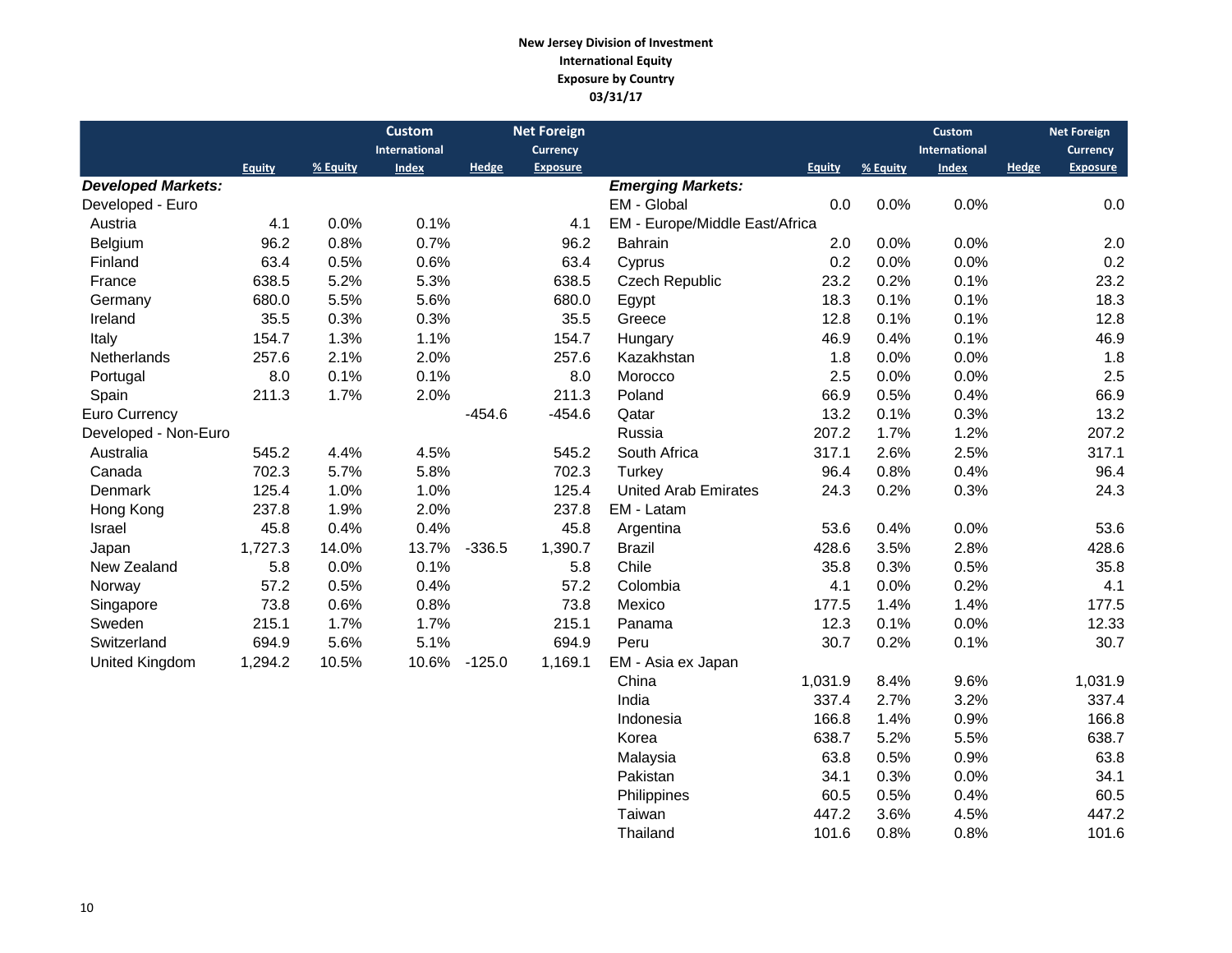### **New Jersey Division of Investment Cash Management Fund 03/31/17**

|                            | <b>PARTICIPATION</b> |                   |  |  |  |  |  |
|----------------------------|----------------------|-------------------|--|--|--|--|--|
|                            | <b>VALUE</b>         | <b>PERCENTAGE</b> |  |  |  |  |  |
| <b>STATE</b>               | \$9,035              | 65.06%            |  |  |  |  |  |
| <b>NON-STATE</b>           | \$4,852              | 34.94%            |  |  |  |  |  |
| TOTAL*                     | \$13,887             | 100.00%           |  |  |  |  |  |
| Dollar amounts in millions |                      |                   |  |  |  |  |  |

TOTAL\* \$13,887 100.00% *\*Total is at market.*  $*$ \*Total is at base market value.

### **PORTFOLIO ANNUALIZED INTEREST RATES**

| <b>DATE</b>          | <b>STATE</b>                        | <b>NON-STATE</b>     | <b>AVG. DAYS</b> |                          | Percentage   | 03/31/2017     |
|----------------------|-------------------------------------|----------------------|------------------|--------------------------|--------------|----------------|
| 3/31/2017            | 0.72%                               | 0.66%                | 90               | UST NOTES                | 37.35%       | 5,181,069,806  |
|                      |                                     |                      |                  | <b>UST BILLS</b>         | $26.74\%$ \$ | 3,708,894,534  |
| $\blacksquare$ 5.22% | $\blacksquare$ 3.97% $\blacksquare$ | $\blacksquare$ 0.00% |                  | <b>COMM PAPER</b>        | 16.58%       | 2,300,144,029  |
|                      | 10.13%                              | ■ 37.35%             |                  | <b>CERT. OF DEPOSIT</b>  | 10.13%       | 1,404,951,791  |
|                      |                                     |                      |                  | GOVT AGENCY              | $5.22\%$ \$  | 724,409,250    |
|                      | 16.58%                              |                      |                  | <b>CORPORATE BONDS</b>   | 3.97%        | 550,756,556    |
|                      |                                     |                      |                  | <b>STATE STREET STIF</b> | $0.00\%$     | 12,244         |
|                      |                                     | 26.74%               |                  | TOTAL**                  | 100.00%      | 13,870,238,210 |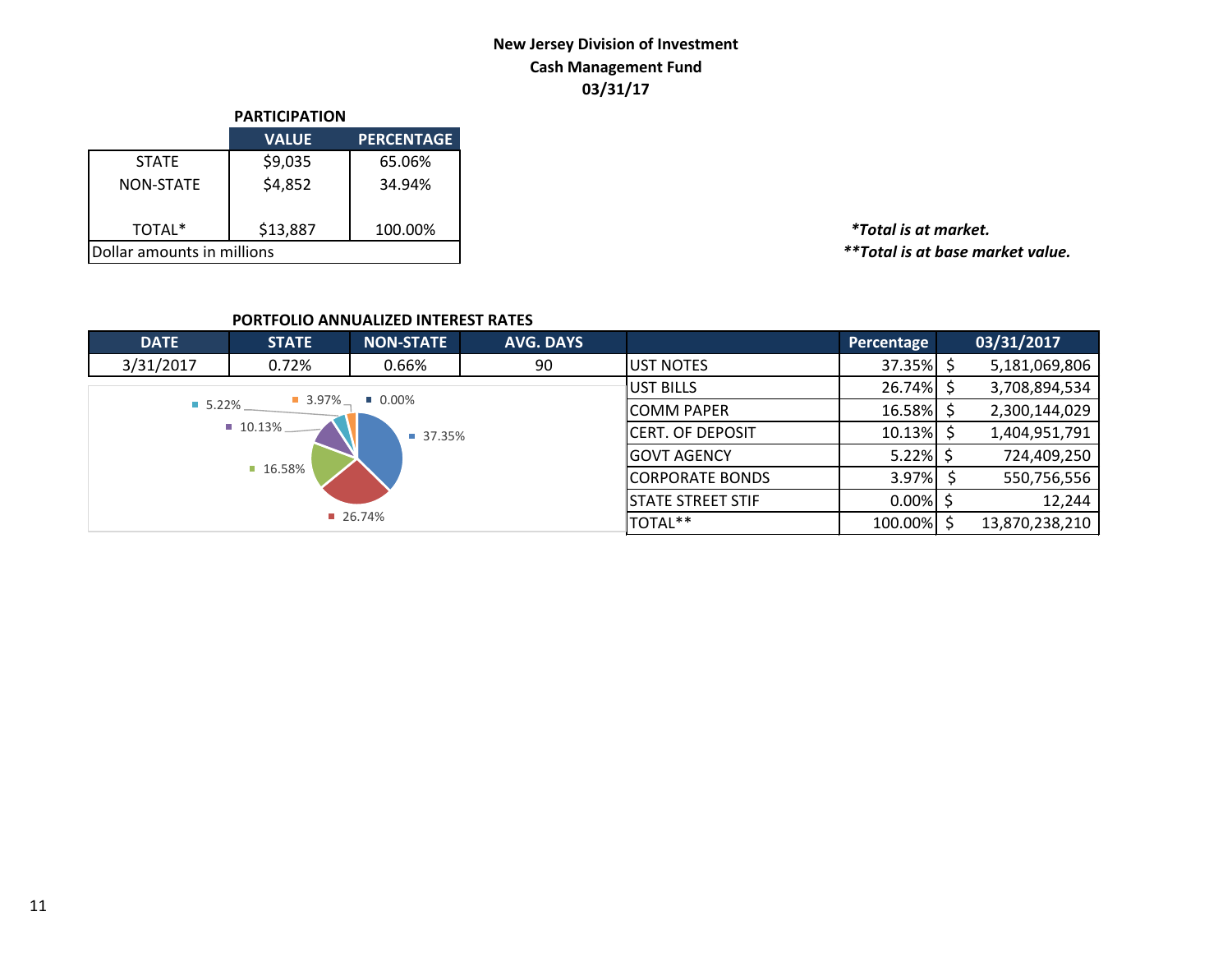#### **Alternative Investments as of March 31, 2017**

Presents underlying fund level information including the Portfolio's original commitments, funded amounts to date, remaining commitments and the distributions to date.

|                                                    |                   |                           | Mar-17            | А                                  |                                      | в                              | C                                        | $=(B+C)$           | $=(B+C)/A$                            |
|----------------------------------------------------|-------------------|---------------------------|-------------------|------------------------------------|--------------------------------------|--------------------------------|------------------------------------------|--------------------|---------------------------------------|
|                                                    | Inception<br>Date | Last<br>Valuation<br>Date | <b>Commitment</b> | Amount<br>Contributed <sub>1</sub> | <b>Unfunded</b><br><b>Commitment</b> | <b>Current Market</b><br>Value | <b>Total</b><br>Distributed <sup>2</sup> | <b>Total Value</b> | <b>Total Value</b><br><b>Multiple</b> |
| <b>Private Equity</b>                              |                   |                           |                   |                                    |                                      |                                |                                          |                    |                                       |
| <b>Co-Investments</b>                              |                   |                           | 1,675,000,000     | 918,300,457                        | 763,635,168                          | 949,309,146                    | 588,526,311                              | 1,537,835,457      | 1.67                                  |
| NB/NJ Custom Investment Fund II                    | Apr-12            | Sep-16                    | 200,000,000       | 176,396,849                        | 23,603,151                           | 187,929,210                    | 164,092,000                              | 352,021,210        | 2.00                                  |
| NJ Roark Co-Invest Fund III LLC                    | Jan-14            | Sep-16                    | 75,000,000        | 15,102,418                         | 59,897,582                           | 19,569,270                     | 3,574,038                                | 23,143,308         | 1.53                                  |
| SONJ Private Opportunities Fund II, L.P.           | Nov-07            | Dec-16                    | 1,300,000,000     | 630,141,980                        | 676,793,645                          | 722,833,452                    | 319,221,252                              | 1,042,054,704      | 1.65                                  |
| SONJ Private Opportunities Fund, L.P.              | Sep-06            | Dec-16                    | 100,000,000       | 96,659,210                         | 3,340,790                            | 18,977,215                     | 101,639,021                              | 120,616,236        | 1.25                                  |
| <b>Distressed Debt</b>                             |                   |                           | 1,827,807,307     | 1,214,777,282                      | 782,718,213                          | 537,336,714                    | 1,111,773,987                            | 1,649,110,702      | 1.36                                  |
| Avenue Asia Special Situations Fund IV             | Aug-06            | Sep-16                    | 30,000,000        | 26,283,722                         | $\Omega$                             | 2,442,532                      | 24,940,377                               | 27,382,909         | 1.04                                  |
| Avenue Special Situations Fund V, LP               | May-07            | Dec-16                    | 200,000,000       | 200,000,000                        | $\boldsymbol{0}$                     | 3,098,938                      | 263,184,545                              | 266,283,483        | 1.33                                  |
| <b>Avenue Special Situations IV</b>                | Nov-05            | Sep-16                    | 20,000,000        | 20,000,000                         | $\Omega$                             | 170,482                        | 27,969,988                               | 28,140,470         | 1.41                                  |
| BSP Special Situations Fund L.P.                   | $Jan-17$          | N/A                       | 150,000,000       | 26,413,150                         | 123,586,850                          | 26,413,150                     | $\Omega$                                 | 26,413,150         | 1.00                                  |
| Catalyst Fund LP V                                 | <b>Nov-15</b>     | Feb-17                    | 100,000,000       | 22,500,000                         | 81,900,034                           | 27,356,560                     | 8,274,492                                | 35,631,052         | 1.58                                  |
| Centerbridge Capital Partners II, L.P.             | May-11            | Dec-16                    | 100,000,000       | 138,423,088                        | 15,033,380                           | 69,089,331                     | 76,367,904                               | 145, 457, 235      | 1.05                                  |
| Centerbridge Capital Partners, L.P.                | Jun-06            | Dec-16                    | 80,000,000        | 125, 101, 145                      | 5,843,348                            | 26,554,732                     | 201,548,364                              | 228,103,096        | 1.82                                  |
| GoldenTree NJ Distressed Fund 2015 GP LLC          | Feb-16            | Dec-16                    | 300,000,000       | 97,000,000                         | 203,000,000                          | 108,147,531                    | $\Omega$                                 | 108,147,531        | 1.11                                  |
| HIG Bayside Debt & LBO II                          | May-08            | Sep-16                    | 100,000,000       | 99,097,364                         | 16,473,868                           | 78,862,220                     | 75,016,899                               | 153,879,119        | 1.55                                  |
| KPS Special Situations Fund III, LP                | May-07            | Dec-16                    | 25,000,000        | 24,729,656                         | 10,998,661                           | 8,579,970                      | 36,381,079                               | 44,961,049         | 1.82                                  |
| KPS Special Situations Fund IV, LP                 | Apr-13            | Dec-16                    | 200,000,000       | 27,741,727                         | 182,634,008                          | 12,587,204                     | 29,142,832                               | 41,730,036         | 1.50                                  |
| MatlinPatterson Global Opps. Ptnrs. III            | Jun-07            | Sep-16                    | 100,000,000       | 103,378,178                        | 4,336,976                            | 67,116,968                     | 60,691,091                               | 127,808,059        | 1.24                                  |
| MHR Institutional Partners III, L.P.               | May-07            | Feb-17                    | 75,000,000        | 79,500,000                         | 26,153,979                           | 32,413,328                     | 79,698,345                               | 112,111,673        | 1.41                                  |
| MHR Institutional Partners IV, L.P.                | $Jul-14$          | Feb-17                    | 100,000,000       | 27,750,000                         | 79,003,441                           | 18,345,240                     | 7,090,152                                | 25,435,392         | 0.92                                  |
| TPG Financial Partners, L.P.                       | May-08            | Dec-16                    | 47,807,307        | 35,285,615                         | 104,477                              | 4,669,754                      | 31,683,569                               | 36,353,323         | 1.03                                  |
| TPG Opportunities Partners II, L.P.                | Mar-12            | Dec-16                    | 100,000,000       | 69,794,467                         | 30,205,533                           | 37,630,051                     | 78,760,578                               | 116,390,629        | 1.67                                  |
| WLR Recovery Fund IV, LP                           | Oct-07            | Sep-16                    | 100,000,000       | 91,779,170                         | 3,443,659                            | 13,858,723                     | 111,023,772                              | 124,882,495        | 1.36                                  |
| <b>Domestic Midmarket Buyout</b>                   |                   |                           | 3,729,660,000     | 3,108,961,224                      | 1,010,104,638                        | 2,228,698,072                  | 2,402,453,968                            | 4,631,152,040      | 1.49                                  |
| American Industrial Partners Capital Fund V        | Dec-11            | Sep-16                    | 50,000,000        | 57,922,293                         | 3,226,578                            | 54,794,010                     | 19,172,083                               | 73,966,093         | 1.28                                  |
| American Industrial Partners Capital Fund VI, L.P. | Sep-15            | Sep-16                    | 75,000,000        | 23,751,851                         | 52,939,104                           | 22,016,779                     | 1,690,956                                | 23,707,735         | 1.00                                  |
| Court Square Capital Partners II, L.P.             | May-07            | Dec-16                    | 100,000,000       | 91,528,705                         | 10,025,168                           | 24,970,522                     | 143,569,879                              | 168,540,401        | 1.84                                  |
| Excellere Capital Fund III, L.P.                   | $Jul-15$          | Dec-16                    | 40,000,000        | 251,175                            | 39,748,825                           | 155                            | $\mathbf 0$                              | 155                | 0.00                                  |
| InterMedia Partners VII, L.P.                      | $Dec-05$          | Sep-16                    | 75,000,000        | 96,252,158                         | 1,190,669                            | 46,366,562                     | 92,415,909                               | 138,782,471        | 1.44                                  |
| JLL Partners Fund VI, LP                           | <b>Jun-08</b>     | Dec-16                    | 150,000,000       | 190,924,988                        | 27,556,499                           | 165,745,041                    | 172,486,514                              | 338,231,555        | 1.77                                  |
| JLL Partners VII, LP                               | Mar-16            | Dec-16                    | 150,000,000       | 23,511,418                         | 126,488,582                          | 25,231,466                     | $\Omega$                                 | 25,231,466         | 1.07                                  |
| Lindsay Goldberg III, L.P.                         | Jul-08            | Dec-16                    | 200,000,000       | 192,289,692                        | 12,523,294                           | 106,049,029                    | 150,288,463                              | 256,337,492        | 1.33                                  |
| Lindsay, Goldberg & Bessemer II, L.P.              | Jul-06            | Dec-16                    | 100,000,000       | 93,157,698                         | 6,842,302                            | 20,083,862                     | 112,042,618                              | 132,126,480        | 1.42                                  |
| Marlin Equity Partners IV                          | $Jun-13$          | Dec-16                    | 75,000,000        | 40,239,211                         | 34,763,583                           | 45,426,328                     | 717,746                                  | 46,144,074         | 1.15                                  |
| New Mountain Partners III, L.P.                    | May-07            | Dec-16                    | 100,000,000       | 109,431,553                        | 7,473,728                            | 67,790,163                     | 119,321,968                              | 187, 112, 131      | 1.71                                  |
| Oak Hill Capital Partners II, L.P.                 | Jul-05            | Sep-16                    | 75,000,000        | 83,468,447                         | 233,571                              | 5,610,035                      | 127,688,435                              | 133,298,469        | 1.60                                  |
| Oak Hill Capital Partners III, L.P.                | Oct-07            | Sep-16                    | 250,000,000       | 305,590,363                        | 13,647,453                           | 139,502,259                    | 311,129,422                              | 450,631,681        | 1.47                                  |
| Onex Partners II, LP                               | Aug-06            | Dec-16                    | 100,000,000       | 88,781,604                         | 11,218,396                           | 11,041,840                     | 162,282,743                              | 173,324,583        | 1.95                                  |
| Onex Partners III, LP                              | Dec-08            | Dec-16                    | 100,000,000       | 108,661,114                        | 10,218,605                           | 86,466,749                     | 87,902,455                               | 174,369,204        | 1.60                                  |
| Onex Partners IV, LP                               | May-14            | Dec-16                    | 166,490,000       | 114,403,897                        | 52,086,103                           | 112,151,270                    | 4,831,845                                | 116,983,115        | 1.02                                  |
| Quadrangle Capital Partners II                     | Aug-05            | Sep-16                    | 50,000,000        | 46,867,499                         | 2,830,335                            | 9,685,188                      | 57,914,063                               | 67,599,252         | 1.44                                  |
| Roark Capital Partners III L.P.                    | Sep-12            | Dec-16                    | 100,000,000       | 94,886,601                         | 13,588,383                           | 104,375,527                    | 21,508,441                               | 125,883,968        | 1.33                                  |
| Sterling Capital Partners IV, L.P.                 | Apr-12            | Dec-16                    | 100,000,000       | 89,914,521                         | 16,082,168                           | 64,624,057                     | 28,165,968                               | 92,790,025         | 1.03                                  |
| Tenex Capital Partners II, LP                      | Mar-16            | Sep-16                    | 78,170,000        | 20,914,332                         | 57,255,668                           | 19,766,993                     | 237,127                                  | 20,004,119         | 0.96                                  |
| Tenex Capital Partners, L.P.                       | Jan-11            |                           | 50,000,000        | 60,607,441                         | 4,765,334                            | 40,686,667                     | 45,970,595                               | 86,657,262         | 1.43                                  |
|                                                    |                   | Sep-16                    |                   |                                    |                                      |                                |                                          |                    |                                       |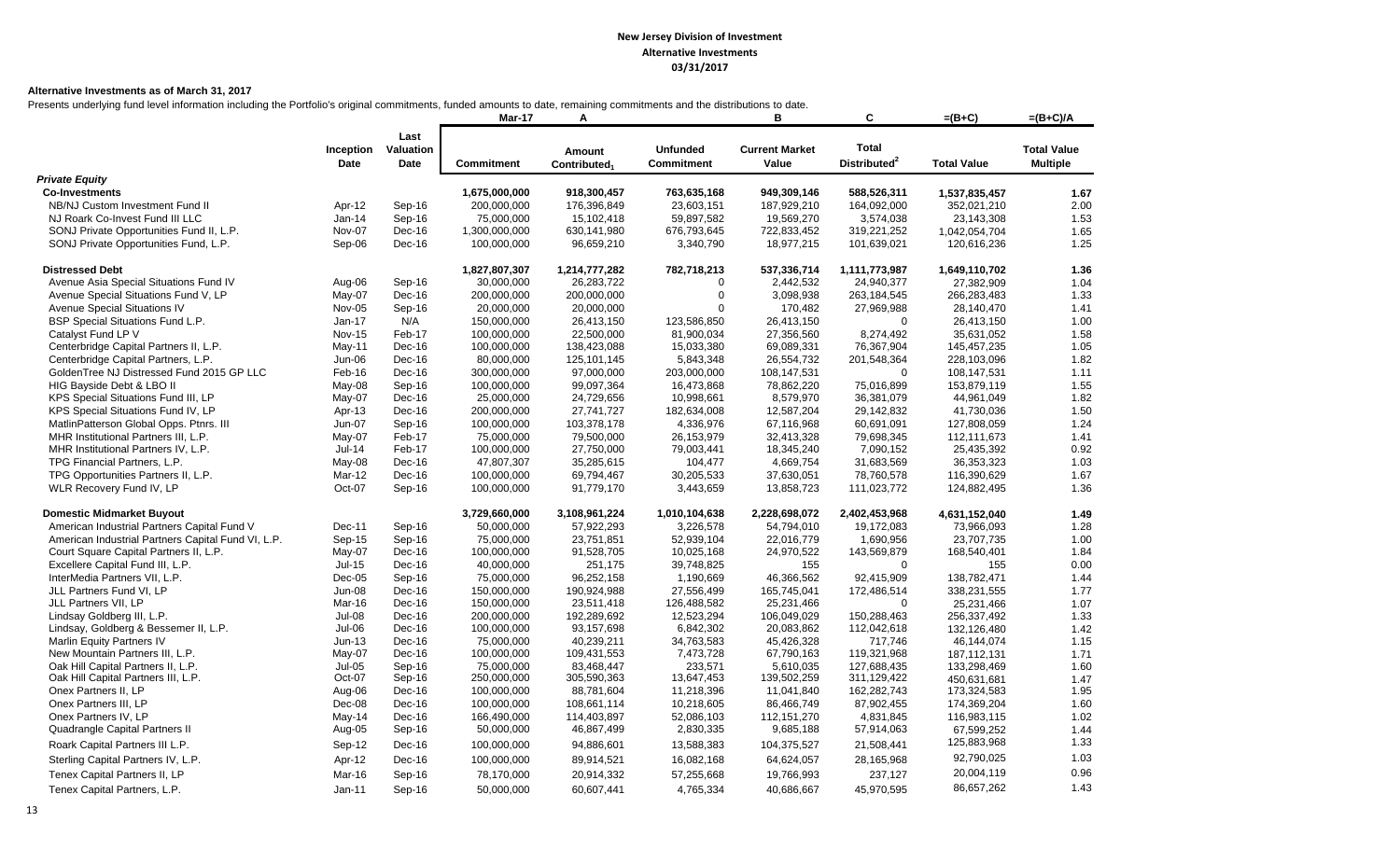|                                          |                   |                                  | Mar-17            | A                                  |                                      | B                              | C                                        | $=(B+C)$           | $=(B+C)/A$                            |
|------------------------------------------|-------------------|----------------------------------|-------------------|------------------------------------|--------------------------------------|--------------------------------|------------------------------------------|--------------------|---------------------------------------|
|                                          | Inception<br>Date | Last<br>Valuation<br><b>Date</b> | <b>Commitment</b> | Amount<br>Contributed <sub>1</sub> | <b>Unfunded</b><br><b>Commitment</b> | <b>Current Market</b><br>Value | <b>Total</b><br>Distributed <sup>2</sup> | <b>Total Value</b> | <b>Total Value</b><br><b>Multiple</b> |
| Tenex Capital Partners LP - Secondary    | Feb-13            | Sep-16                           | 20,000,000        | 21,938,921                         | 1,906,134                            | 16,313,699                     | 16,939,577                               | 33,253,277         | 1.52                                  |
| The Resolute Fund II, L.P.               | Dec-07            | Sep-16                           | 100,000,000       | 99,585,172                         | 10,441,643                           | 52,666,248                     | 89,637,511                               | 142,303,759        | 1.43                                  |
| TPG [STAR], LP                           | Mar-07            | Dec-16                           | 100,000,000       | 109,312,969                        | 2,756,568                            | 53,924,970                     | 117,788,525                              | 171,713,495        | 1.57                                  |
| TPG Growth II, L.P.                      | Jun-12            | Dec-16                           | 100,000,000       | 97,539,126                         | 9,222,390                            | 177,878,905                    | 19,097,173                               | 196,976,078        | 2.02                                  |
| TPG Growth III(A), L.P.                  | Jan-15            | Dec-16                           | 150,000,000       | 51,453,108                         | 105,926,358                          | 43,771,557                     | 10,178,182                               | 53,949,739         | 1.05                                  |
| TSG 7 A L.P.                             | <b>Nov-15</b>     | Sep-16                           | 80,000,000        | 13,137,259                         | 66,862,741                           | 12,094,358                     | $\Omega$                                 | 12,094,358         | 0.92                                  |
| TSG 7 B L.P.                             | <b>Nov-15</b>     | Sep-16                           | 20,000,000        | 1,758,421                          | 18,241,579                           | 1,490,695                      | $\mathbf 0$                              | 1,490,695          | 0.85                                  |
| Vista Equity Partners Fund III, L.P.     | $Jul-07$          | Sep-16                           | 100,000,000       | 106,119,294                        | 6,231,642                            | 45,936,867                     | 226,846,730                              | 272,783,597        | 2.57                                  |
| Vista Equity Partners Fund IV, L.P.      | Oct-11            | Sep-16                           | 200,000,000       | 209,599,914                        | 26,037,898                           | 236,892,542                    | 126,988,238                              | 363,880,780        | 1.74                                  |
| Vista Equity Partners Fund V, L.P.       | Mar-14            | Dec-16                           | 200,000,000       | 210,649,125                        | 37,284,689                           | 189,131,614                    | 48,007,522                               | 237, 139, 136      | 1.13                                  |
| Vista Equity Partners Fund VI, L.P.      | <b>Nov-16</b>     | Dec-16                           | 200,000,000       | 76,605,933                         | 123,394,067                          | 74,605,752                     | 23,599                                   | 74,629,351         | 0.97                                  |
| Vista Foundation Fund II, L.P.           | <b>Nov-13</b>     | Dec-16                           | 75,000,000        | 67,539,996                         | 7,460,004                            | 75,224,832                     | $\Omega$                                 | 75,224,832         | 1.11                                  |
| Vista Foundation Fund III, L.P.          | Nov-16            | Dec-16                           | 100,000,000       | 11,120,161                         | 88,879,839                           | 9,704,009                      | 18,362                                   | 9,722,371          | 0.87                                  |
| Welsh, Carson, Anderson & Stowe XI, L.P. | Oct-08            | Dec-16                           | 100,000,000       | 99,245,264                         | 754,736                              | 66,677,522                     | 87,591,319                               | 154,268,841        | 1.55                                  |
| <b>Emerging Managers</b>                 |                   |                                  | 400,000,000       | 431,592,022                        | 28,867,097                           | 286,138,512                    | 416,627,418                              | 702,765,930        | 1.63                                  |
| Grosvenor/NJDI Emerging Opp              |                   | Dec-16                           | 200,000,000       | 237,525,026                        | 17,925,778                           | 110,434,109                    | 250,330,870                              | 360,764,979        | 1.52                                  |
| Grosvenor/NJDI Emerging Opp (2007)       | Apr-07            | Dec-16                           | 100,000,000       | 120, 162, 974                      | 3,628,059                            | 55,405,161                     | 122,348,965                              | 177,754,126        | 1.48                                  |
| Grosvenor/NJDI Emerging Opp (2008)       | <b>Jun-08</b>     | Dec-16                           | 100.000.000       | 117.362.052                        | 14.297.719                           | 55.028.948                     | 127.981.904                              | 183,010,852        | 1.56                                  |
| Fairview Capstone Partners II, LP        | Sep-08            | Sep-16                           | 100,000,000       | 103,355,174                        | 1,653,141                            | 89,558,857                     | 72,178,982                               | 161,737,839        | 1.56                                  |
| Fairview Capstone Partners, LP           | May-07            | Sep-16                           | 100,000,000       | 90,711,822                         | 9,288,178                            | 86,145,547                     | 94,117,566                               | 180,263,113        | 1.99                                  |
| International                            |                   |                                  | 2,569,476,508     | 1,839,299,457                      | 906,961,478                          | 1,125,509,993                  | 1,279,786,058                            | 2,405,296,051      | 1.31                                  |
| AIMS/NJ Euro Small and Mid Fund I. L.P.  | Feb-06            | Dec-16                           | 200.000.000       | 191.949.852                        | 16.011.352                           | 25.911.255                     | 196.022.709                              | 221,933,964        | 1.16                                  |
| AIMS/NJ Euro Small and Mid Fund II, L.P. | <b>Jul-07</b>     | Dec-16                           | 198,685,436       | 191,988,249                        | 26,855,878                           | 90,208,596                     | 128,379,546                              | 218,588,143        | 1.14                                  |
| Anacap Credit Opportunities II, LP       | Dec-11            | Sep-16                           | 77,513,262        | 105,837,152                        | 16,538,475                           | 34,751,420                     | 81,820,254                               | 116,571,674        | 1.10                                  |
| Anacap Financial Partners II             | May-08            | Sep-16                           | 126,482,010       | 183, 136, 276                      | 9,238,054                            | 84,631,599                     | 113,921,458                              | 198,553,057        | 1.08                                  |
| AnaCap Financial Partners III, L.P.      | $Jul-14$          | Sep-16                           | 134,927,362       | 24,385,324                         | 110,542,038                          | 16,335,347                     | 36,084                                   | 16,371,431         | 0.67                                  |
| Anacap Financial Partners GP II, LP      | Nov-09            | Sep-16                           | 9,868,438         | 9,868,438                          | $\mathbf 0$                          | 9,771,820                      | 557,937                                  | 10,329,757         | 1.05                                  |
| MBK Partners Fund IV, L.P.               | Dec-16            | N/A                              | 85,000,000        | 9,953,202                          | 75,046,798                           | 9,953,202                      | $\mathbf 0$                              | 9,953,202          | 1.00                                  |
| New Jersey Asia Investors II, L.P.       | $Jul-11$          | Sep-16                           | 200,000,000       | 212,593,869                        | 12,259,132                           | 203,905,252                    | 76,024,037                               | 279,929,289        | 1.32                                  |
| New Jersey Asia Investors III, L.P.      | Aug-16            | Jun-16                           | 300,000,000       | 17,612,585                         | 282,387,415                          | 17,612,585                     | $\mathbf 0$                              | 17,612,585         | 1.00                                  |
| New Jersey Asia Investors, L.P.          | Jan-08            | Sep-16                           | 100,000,000       | 98,324,817                         | 14,330,191                           | 203,571,284                    | 102,240,929                              | 305,812,213        | 3.11                                  |
| NJHL European BO Investment II Series B  | Apr-07            | Sep-16                           | 200,000,000       | 150,591,207                        | 13,589,698                           | 34,895,788                     | 170,878,394                              | 205,774,182        | 1.37                                  |
| NJHL European Buyout Investment Series A | Feb-06            | Sep-16                           | 200,000,000       | 195,443,212                        | 13,101,780                           | 50,568,772                     | 204,848,333                              | 255,417,106        | 1.31                                  |
| NJHL European Buyout Investment Series C | Mar-08            | Sep-16                           | 200,000,000       | 207,741,604                        | 16,071,986                           | 67,258,103                     | 201,027,359                              | 268,285,462        | 1.29                                  |
| RRJ Capital Master Fund III, L.P.        | Sep-15            | Dec-16                           | 150,000,000       | 41,778,669                         | 108,342,681                          | 40,653,761                     | 288,017                                  | 40,941,778         | 0.98                                  |
| Siguler Guff NJ Developing Mkt Fund, LP  | $Dec-13$          | Dec-16                           | 300,000,000       | 186,350,000                        | 113,650,000                          | 227,691,188                    | $\mathbf 0$                              | 227,691,188        | 1.22                                  |
| Warburg Pincus China, L.P.               | Dec-16            | Dec-16                           | 87,000,000        | 11,745,000                         | 78,996,000                           | 7,790,021                      | 3,741,000                                | 11,531,021         | 0.98                                  |
| Large Buyout                             |                   |                                  | 2,425,690,013     | 2,354,866,186                      | 460,549,464                          | 1,213,134,441                  | 2,117,949,553                            | 3,331,083,993      | 1.41                                  |
| Apollo Investment Fund VI, L.P.          | Nov-05            | Dec-16                           | 50,000,000        | 132,027,729                        | 2,090,014                            | 14,109,093                     | 156,674,368                              | 170,783,460        | 1.29                                  |
| Blackstone Capital Partners V, L.P.      | $Oct-05$          | Dec-16                           | 100,000,000       | 98,909,096                         | 5,552,074                            | 16,612,314                     | 147,486,127                              | 164,098,440        | 1.66                                  |
| Blackstone Capital Partners VI, L.P.     | Mar-12            | Dec-16                           | 50,000,000        | 44,389,774                         | 10,172,482                           | 46,560,305                     | 15,847,080                               | 62,407,385         | 1.41                                  |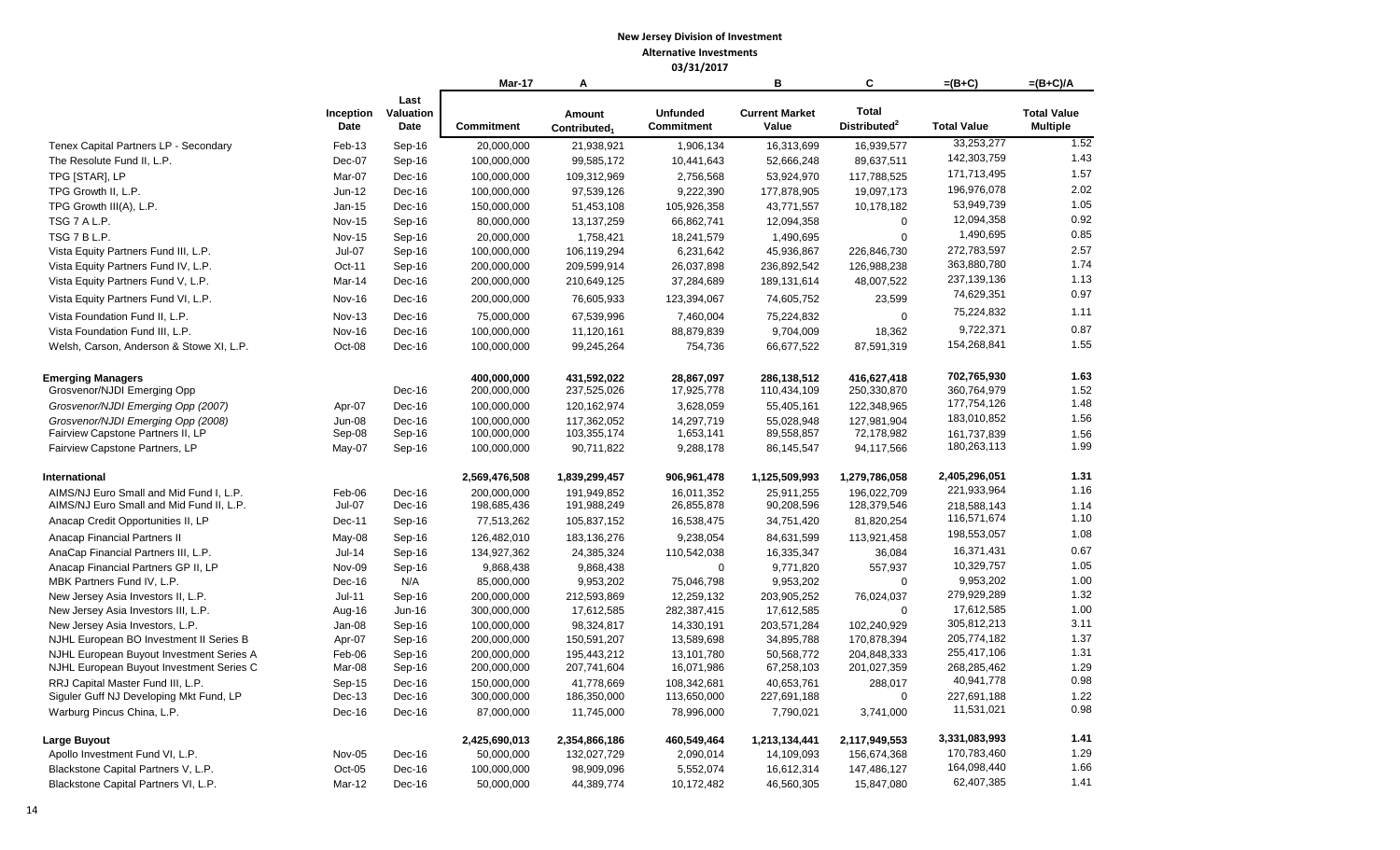|                                                                   |                   |                           | Mar-17                   | Α                                  |                                      | в                              | C                                        | =(B+C)                   | $=(B+C)/A$                            |
|-------------------------------------------------------------------|-------------------|---------------------------|--------------------------|------------------------------------|--------------------------------------|--------------------------------|------------------------------------------|--------------------------|---------------------------------------|
|                                                                   | Inception<br>Date | Last<br>Valuation<br>Date | Commitment               | Amount<br>Contributed <sub>1</sub> | <b>Unfunded</b><br><b>Commitment</b> | <b>Current Market</b><br>Value | <b>Total</b><br>Distributed <sup>2</sup> | <b>Total Value</b>       | <b>Total Value</b><br><b>Multiple</b> |
| Blackstone Capital Partners VII, L.P.                             | $May-15$          | Dec-16                    | 50,000,000               | 3,935,820                          | 46,064,180                           | 3,935,957                      | 5,926                                    | 3,941,883                | 1.00                                  |
| Carlyle Partners VI, L.P.                                         | <b>Nov-13</b>     | Sep-16                    | 300,000,000              | 205,179,937                        | 112,530,690                          | 179,187,691                    | 48,155,664                               | 227,343,355              | 1.11                                  |
| CVC Capital Partners VI, LP                                       | $Jul-13$          | Dec-16                    | 82,440,013               | 48,616,807                         | 35,983,611                           | 49,559,983                     | 2,173,166                                | 51,733,149               | 1.06                                  |
| Hellman & Friedman Capital Partners VI                            | Apr-07            | Dec-16                    | 100,000,000              | 96,602,483                         | 3,232,369                            | 19,893,030                     | 156,464,028                              | 176,357,057              | 1.83                                  |
| Hellman & Friedman Capital Partners VIII, L.P.                    | <b>Nov-14</b>     | Dec-16                    | 100,000,000              | 6,238,036                          | 94,963,954                           | 4,929,926                      | 1,328,790                                | 6,258,716                | 1.00                                  |
| Silver Lake Partners III, LP                                      | Jan-07            | Dec-16                    | 100,000,000              | 104,416,535                        | 10,675,428                           | 54,025,619                     | 136,678,836                              | 190,704,455              | 1.83                                  |
| <b>Silver Lake Partners IV</b>                                    | Mar-13            | Dec-16                    | 200,000,000              | 149,497,414                        | 77,579,764                           | 139,125,301                    | 66,126,040                               | 205,251,341              | 1.37                                  |
| TPG Partners V. L.P.                                              | Sep-06            | Dec-16                    | 187,500,000              | 256,833,971                        | 16,636,663                           | 63,732,031                     | 254,692,506                              | 318,424,537              | 1.24                                  |
| TPG Partners VI, L.P.                                             | May-08            | Dec-16                    | 180,000,000              | 292,885,585                        | 13,268,234                           | 107,182,751                    | 276,418,558                              | 383,601,309              | 1.31                                  |
| Warburg Pincus Private Equity IX, LP                              | Aug-05            | Dec-16                    | 200,000,000              | 200,000,000                        | $\overline{0}$                       | 23,851,143                     | 329,871,528                              | 353,722,671              | 1.77                                  |
| Warburg Pincus Private Equity VIII                                | Jun-06            | Dec-16                    | 25,750,000               | 26,883,000                         | $\overline{0}$                       | 3,555,154                      | 56,738,671                               | 60,293,825               | 2.24                                  |
| Warburg Pincus Private Equity X, LP                               | Oct-07            | Dec-16                    | 400,000,000              | 400,000,000                        | $\Omega$                             | 196,612,059                    | 386,774,167                              | 583,386,226              | 1.46                                  |
| Warburg Pincus Private Equity XI, LP                              | May-12            | Dec-16                    | 300,000,000              | 288,450,000                        | 31,800,000                           | 290,262,085                    | 82,514,100                               | 372,776,185              | 1.29                                  |
| <b>Mezzanine Debt</b>                                             |                   |                           | 535,000,000              | 570,665,910                        | 80,357,403                           | 143,792,782                    | 640,825,376                              | 784,618,158              | 1.37                                  |
| Audax Mezzanine Partners II                                       | Nov-06            | Sep-16                    | 50,000,000               | 56,053,460                         | 2,113,231                            | 1,595,710                      | 69,039,360                               | 70,635,069               | 1.26                                  |
| Blackstone Mezzanine Partners II, LP                              | Apr-06            | Sep-16                    | 45,000,000               | 40,017,311                         | 7,804,361                            | 405,654                        | 58,164,409                               | 58,570,063               | 1.46                                  |
| Gleacher Mezzanine Fund II, LP                                    | Nov-06            | Sep-16                    | 40,000,000               | 36,823,869                         | 3,413,482                            | 1,066,294                      | 47,556,567                               | 48,622,861               | 1.32                                  |
| GSO Capital Opportunities Fund II, LP                             | <b>Nov-11</b>     | Dec-16                    | 150,000,000              | 138,009,651                        | 50,983,929                           | 90,783,546                     | 86,249,102                               | 177,032,648              | 1.28                                  |
| GSO Capital Opportunities Fund, L.P.                              | $Jul-08$          | Sep-16                    | 100,000,000              | 120,218,859                        | 6,281,096                            | 4,063,886                      | 202,404,578                              | 206,468,464              | 1.72                                  |
| Newstone Capital Partners II, L.P.                                | May-11            | Dec-16                    | 100,000,000              | 116,200,818                        | 7,727,534                            | 41,355,502                     | 98,969,153                               | 140,324,655              | 1.21                                  |
| Newstone Capital Partners, L.P.                                   | Feb-07            | Dec-16                    | 50,000,000               | 63,341,942                         | 2,033,769                            | 4,522,191                      | 78,442,208                               | 82,964,399               | 1.31                                  |
| <b>Secondaries</b>                                                |                   |                           | 279,273,539              | 275,292,009                        | 27,330,919                           | 66,953,236                     | 326,958,280                              | 393,911,516              | 1.43                                  |
| Lexington Capital Partners VI-B                                   | Jun-06            | Dec-16                    | 50,000,000               | 50,705,969                         | 817,356                              | 11,769,054                     | 59,931,792                               | 71,700,846               | 1.41                                  |
| NB Sec Opps Offshore Fund II LP                                   | Jul-08            | Dec-16                    | 100,000,000              | 104,044,815                        | 15,205,998                           | 26,221,054                     | 129,515,839                              | 155,736,893              | 1.50                                  |
| Partners Group Secondary 2006 LP                                  | Sep-06            | Dec-16                    | 54,038,441               | 53,008,507                         | 3,203,281                            | 10,210,786                     | 55,137,203                               | 65,347,989               | 1.23                                  |
| Partners Group Secondary 2008, L.P.                               | Sep-08            | Dec-16                    | 75,235,099               | 67,532,719                         | 8,104,284                            | 18,752,342                     | 82,373,446                               | 101,125,788              | 1.50                                  |
| <b>Small/Midsize Buyout</b>                                       |                   |                           | 650,000,000              | 721,864,523                        | 46,174,449                           | 343,408,611                    | 776,581,485                              | 1,119,990,095            | 1.55                                  |
| Grosvenor/NJDI Investment Fund                                    |                   | Dec-16                    | 650,000,000              | 721,864,523                        | 46,174,449                           | 343,408,611                    | 776,581,485                              | 1,119,990,095            | 1.55                                  |
| Grosvenor/NJDI Investment Fund 2005                               | Nov-05            | Dec-16                    | 200,000,000              | 224,175,328                        | 1,693,779                            | 86,608,375                     | 264,956,655                              | 351,565,030              | 1.57                                  |
| Grosvenor/NJDI Investment Fund 2006                               | Sep-06            | Dec-16                    | 250,000,000              | 287,156,393                        | 12,062,604                           | 125,334,148                    | 338,136,576                              | 463,470,723              | 1.61                                  |
| Grosvenor/NJDI Investment Fund 2008                               | Jun-08            | Dec-16                    | 200,000,000              | 210,532,801                        | 32,418,067                           | 131,466,088                    | 173,488,254                              | 304,954,342              | 1.45                                  |
| <b>Special Situations</b>                                         |                   |                           | 330,000,000              | 398,860,598                        | 190,904,486                          | 291,587,995                    | 295,246,555                              | 586,834,550              | 1.47                                  |
| Blackstone TOP Fund - A (PE) L.P.                                 | $Jan-12$          | Dec-16                    | 330,000,000              | 398,860,598                        | 190,904,486                          | 291,587,995                    | 295,246,555                              | 586,834,550              | 1.47                                  |
| <b>Venture Capital</b>                                            |                   |                           | 365,000,000              | 320,640,206                        | 76,029,446                           | 290,871,992                    | 184,178,940                              | 475,050,932              | 1.48                                  |
| JP Morgan Direct/Pooled VC Instit III                             | Jun-06            | Dec-16                    | 50,000,000               | 49,624,643                         | 170,007                              | 42,896,104                     | 38,707,119                               | 81,603,223               | 1.64                                  |
| JP Morgan Direct VC Institutional III                             |                   | Dec-16                    | 600,000                  | 394,650                            | $\Omega$                             | 0                              | 324,423                                  | 324,423                  | 0.82                                  |
| JP Morgan Pooled VC Institutional III<br>Khosla Venutres IV, L.P. | $Jan-12$          | Dec-16<br>Dec-16          | 49,400,000<br>25,000,000 | 49,229,993<br>24,175,000           | 170,007<br>825,000                   | 42,896,104<br>36,015,450       | 38,382,696<br>2,389,780                  | 81,278,800<br>38,405,230 | 1.65<br>1.59                          |
| NB Crossroads Fund XVIII                                          | Nov-06            | Sep-16                    | 50,000,000               | 42,000,000                         | 39,875,002                           | 32,012,787                     | 43,200,562                               | 75,213,349               | 1.79                                  |
| NB/NJ Custom Investment Fund                                      | Aug-07            | Sep-16                    | 100,000,000              | 91,596,190                         | 8,403,810                            | 57,792,154                     | 95,154,620                               | 152,946,774              | 1.67                                  |
| TCV VIII, L.P.                                                    | Jan-14            | Dec-16                    | 100,000,000              | 80,221,370                         | 19,778,630                           | 88,611,622                     | 4,726,859                                | 93,338,481               | 1.16                                  |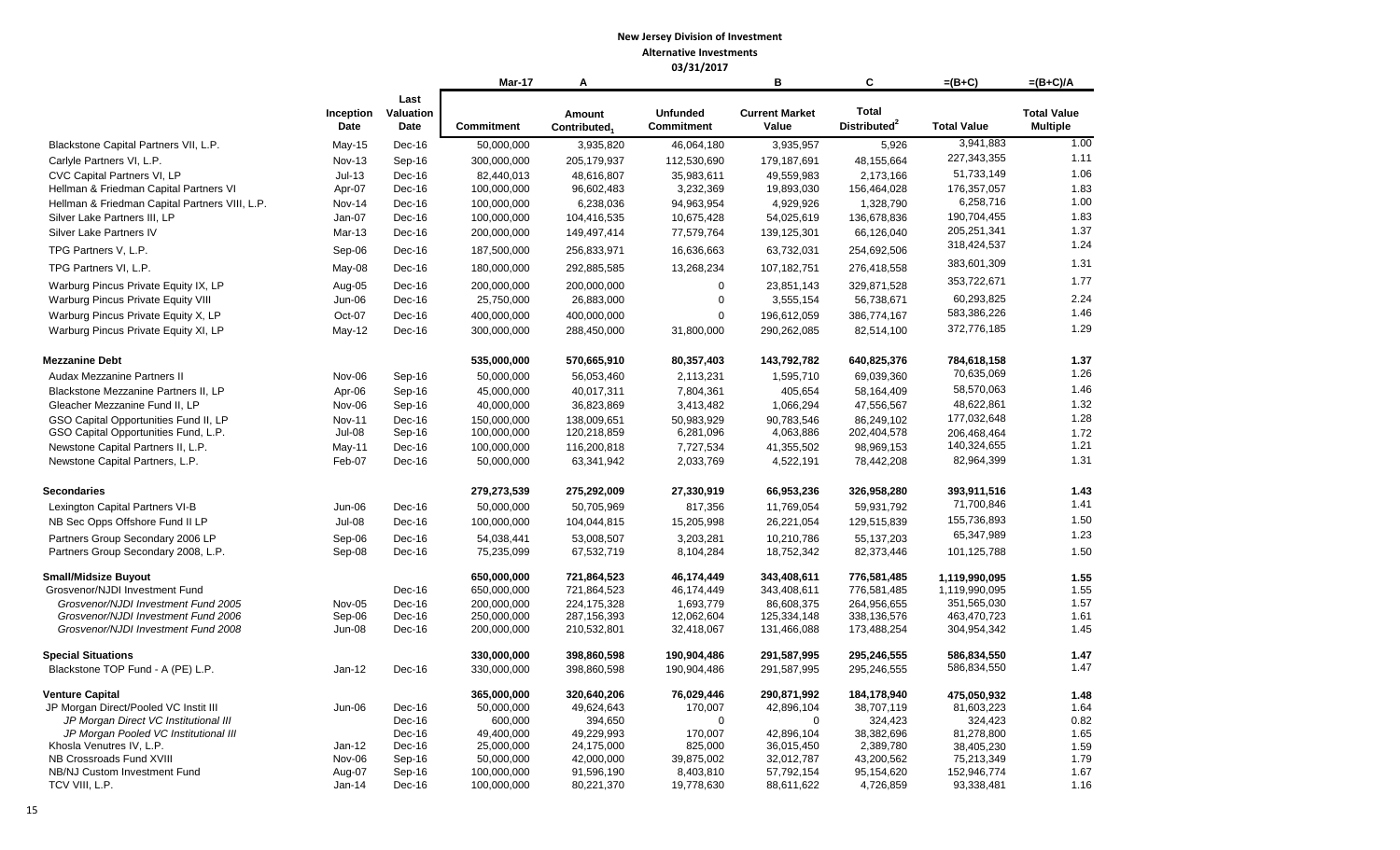#### **03/31/2017**

|                                                                       |                           |                  | Mar-17                     | А                          |                          | B                        | C                          | $=(B+C)$                   | $=(B+C)/A$         |
|-----------------------------------------------------------------------|---------------------------|------------------|----------------------------|----------------------------|--------------------------|--------------------------|----------------------------|----------------------------|--------------------|
|                                                                       |                           | Last             |                            |                            |                          |                          |                            |                            |                    |
|                                                                       | Inception                 | Valuation        |                            | Amount                     | <b>Unfunded</b>          | <b>Current Market</b>    | <b>Total</b>               |                            | <b>Total Value</b> |
|                                                                       | Date                      | <b>Date</b>      | <b>Commitment</b>          | Contributed <sub>1</sub>   | <b>Commitment</b>        | Value                    | Distributed <sup>2</sup>   | <b>Total Value</b>         | <b>Multiple</b>    |
| Tenaya Capital VI, L.P.                                               | $Jul-12$                  | Dec-16           | 40.000.000                 | 33,023,003                 | 6,976,997                | 33,543,875               | $\overline{0}$             | 33,543,875                 | 1.02               |
| Private Equity Subtotal                                               |                           |                  | 14,786,907,367             | 12,155,119,874             | 4,373,632,761            | 7,476,741,494            | 10,140,907,931             | 17,617,649,425             | <u>1.45</u>        |
|                                                                       |                           |                  |                            |                            |                          |                          |                            |                            |                    |
| Debt                                                                  |                           |                  | 1,554,085,573              | 1,180,649,348              | 430,278,012              | 443,869,802              | 1,186,047,801              | 1,629,917,603              | 1.38               |
| Blackstone RE Debt Strategies III, L.P.                               | Jun-16                    | Dec-16           | 100,000,000                | 9,805,255                  | 90,194,745               | 10,003,635               | 107,311                    | 10,110,946                 | 1.03               |
| CT High Grade Partners II, LLC                                        | May-08                    | Dec-16           | 664,065,200                | 572,861,303                | 108,661,385              | 171,482,899              | 639,419,248                | 810,902,147                | 1.42               |
| Lone Star Fund VII (U.S.) LP                                          | May-11                    | Dec-16           | 300,000,000                | 283,944,335                | 18,490,651               | 22,839,579               | 481,385,314                | 504,224,893                | 1.78               |
| M&G Real Estate Debt Fund II, LP                                      | $Jul-13$                  | Dec-16           | 107,760,332                | 79,941,466                 | 35,875,157               | 56,466,622               | 20,646,739                 | 77,113,361                 | 0.96               |
| M&G Real Estate Debt Fund III, LP                                     | $Jul-13$                  | Dec-16           | 182,260,041                | 158,752,637                | 42,786,728               | 112,781,210              | 32,894,006                 | 145,675,216                | 0.92               |
| Och-Ziff RE Credit Parallel Fund B, L.P                               | $May-16$                  | Sep-16           | 100,000,000                | 18,654,807                 | 84,715,684               | 14,635,716               | 3,370,491                  | 18,006,207                 | 0.97               |
| True North Real Estate Fund III, LP                                   | Sep-14                    | Dec-16           | 100,000,000                | 56,689,546                 | 49,553,662               | 55,660,141               | 8,224,693                  | 63,884,834                 | 1.13               |
| <b>Equity</b>                                                         |                           |                  | 5,526,495,306              | 4,271,360,528              | 1,854,238,094            | 2,964,475,804            | 2,924,957,615              | 5,889,433,419              | 1.38               |
| ARA Asia Dragon Limited                                               | Sep-07                    | Dec-16           | 100,000,000                | 92,842,000                 | 7,158,000                | 423,697                  | 118,865,731                | 119,289,428                | 1.28               |
| Blackstone Property Global - NJ                                       | $Oct-15$                  | $Dec-16$         | 150,000,000                | 142,435,598                | 7,564,402                | 133,678,088              | 2,994,388                  | 136,672,476                | 0.96               |
| Blackstone Property Partners L.P.                                     | Jun-15                    | $Dec-16$         | 50,000,000                 | 50,000,000                 | $\Omega$                 | 55,062,100               | 3,107,884                  | 58,169,984                 | 1.16               |
| Blackstone Real Estate Partners Asia LP                               | $Jun-13$                  | Dec-16           | 500,000,000                | 326,498,602                | 281,832,278              | 287,294,808              | 166,779,265                | 454.074.073<br>158,955,607 | 1.39<br>2.03       |
| <b>Blackstone Real Estate V</b>                                       | Feb-06                    | Dec-16           | 75,000,000                 | 78,353,336                 | 3,130,539                | 27,871,741               | 131,083,866                |                            |                    |
| <b>Blackstone Real Estate VI</b>                                      | Feb-07                    | Dec-16           | 100,000,000                | 99,401,438                 | 4,907,906                | 31,735,133               | 186,843,076                | 218,578,209                | 2.20               |
| Blackstone Real Estate Partners VI, Sec                               | <b>Nov-11</b>             | Dec-16           | 43,624,688                 | 40,000,081                 | 2,141,059                | 7,839,666                | 78,426,758                 | 86,266,424                 | 2.16               |
| <b>Blackstone Real Estate VII</b>                                     | Dec-11                    | Dec-16           | 300,000,000                | 337,302,902                | 50,160,567               | 267,862,373              | 267,903,578                | 535,765,951                | 1.59               |
| <b>Blackstone Real Estate VIII</b>                                    | Jan-15                    | Dec-16           | 100,000,000                | 43,410,283                 | 66,474,021               | 39,729,324               | 12,225,750                 | 51,955,074                 | 1.20               |
| Blackstone TOP Fund - A (RE) L.P.                                     | Jan-15                    | Dec-16           | 75,000,000                 | 3,596,410                  | 71,403,590               | 3,828,141                | $\Omega$                   | 3,828,141                  | 1.06               |
| Carlyle Realty Partners V LP<br>Exeter - Core Industrial Venture Fund | Feb-07<br>Apr-12          | Dec-16<br>Dec-16 | 100,000,000<br>200,000,000 | 122,742,600<br>182,630,250 | 22,102,319<br>17,369,750 | 30,214,602<br>562,459    | 141,743,784<br>276,726,522 | 171,958,386                | 1.40               |
| Exeter Core Industrial Club Fund II, L.P.                             | Aug-16                    | Dec-16           | 100,000,000                | 34,100,000                 | 65,900,000               | 34,299,008               | 1,042,105                  | 277,288,981<br>35,341,113  | 1.52<br>1.04       |
| Hammes Partners II, L.P.                                              | Mar-14                    | Dec-16           | 100,000,000                | 65,759,347                 | 35,514,705               | 57,598,448               | 11,711,802                 | 69,310,250                 | 1.05               |
| Heitman America Real Estate Trust, L.P.                               | Jan-07                    | Dec-16           | 100,000,000                | 100,000,000                | $\mathbf 0$              | 139,124,887              | 40,478,338                 | 179,603,225                | 1.80               |
| KSL Capital Partners IV-A, L.P.                                       | $Jul-15$                  | Dec-16           | 100.000.000                | 17,602,732                 | 82,397,268               | 15,737,142               | $\Omega$                   | 15,737,142                 | 0.89               |
| Lone Star Real Estate Fund II (U.S.) LP                               | May-11                    | Dec-16           | 100,000,000                | 88,609,832                 | 11,390,168               | 17,236,438               | 118,766,845                | 136,003,283                | 1.53               |
| Lubert Adler Real Estate Fund VI-B                                    | Feb-11                    | Dec-16           | 100,000,000                | 95,000,000                 | 16,614,909               | 36,081,050               | 132,486,758                | 168,567,807                | 1.77               |
| Meyer Bergman Euro Retail Partners II-TE                              | $Jul-14$                  | Dec-16           | 58,799,199                 | 54,405,076                 | 4,394,124                | 50,521,728               | 9,769,504                  | 60,291,233                 | 1.11               |
| NJDOI/GMAM Core Plus RE Investment                                    | May-08                    | Sep-16           | 81,500,000                 | 70,582,173                 | 19,788,473               | 19,896,264               | 95,636,974                 | 115,533,237                | 1.64               |
| NJDOI/GMAM Opp RE Investment Program                                  | May-08                    | Sep-16           | 25,000,000                 | 17,170,335                 | 7,829,665                | 9,518,204                | 20,173,973                 | 29.692.177                 | 1.73               |
| Northwood Real Estate Co-Invest                                       | Dec-12                    | Sep-16           | 75,000,000                 | 52,537,199                 | 51,105,512               | 38,734,874               | 28,642,711                 | 67,377,585                 | 1.28               |
| Northwood RE Partners L.P., (Series III)                              | Dec-12                    | Sep-16           | 75,000,000                 | 80,431,724                 | 23,453,624               | 75,152,664               | 28,893,624                 | 104,046,288                | 1.29               |
| Northwood RE Partners L.P., (Series IV)                               | <b>Nov-13</b>             | Sep-16           | 200,000,000                | 193,697,698                | 73,546,480               | 161,327,424              | 67,244,178                 | 228,571,602                | 1.18               |
| OZNJ Real Estate Opportunities, LP                                    | Mar-13                    | Feb-17           | 200,000,000                | 102,635,764                | 124,707,064              | 89,543,022               | 27,342,827                 | 116,885,850                | 1.14               |
| Och-Ziff Real Estate Fund III, LP                                     | Aug-14                    | Dec-16           | 100,000,000                | 34,537,256                 | 68,366,460               | 33,834,106               | 4,850,466                  | 38,684,572<br>57,711,427   | 1.12<br>1.10       |
| Perella Weinberg Real Estate Fund II LP                               | $Jul-13$<br><b>Nov-15</b> | Dec-16           | 87,136,237<br>98,314,030   | 52,388,959<br>28,944,664   | 34,747,277<br>69,369,365 | 43,777,878<br>27,124,072 | 13,933,550<br>$\mathbf 0$  |                            |                    |
| Perella Weinberg Real Estate Fund III LP<br>Prime Property Fund       |                           | Dec-16<br>Dec-16 | 130,000,000                | 150,000,000                | 0                        | 115,820,728              | 74,598,138                 | 27,124,072<br>190,418,866  | 0.94<br>1.27       |
| PRISA II                                                              | Aug-07<br><b>Jun-07</b>   | Dec-16           | 60,000,000                 | 100,000,000                | $\mathbf 0$              | 64,789,949               | 56,168,098                 | 120,958,047                | 1.21               |
| PRISA Real Estate Separate Account                                    | Dec-06                    | Dec-16           | 265.000.000                | 300,000,000                | $\mathbf 0$              | 224,101,187              | 149,100,728                | 373,201,915                | 1.24               |
|                                                                       |                           |                  |                            |                            | $\mathbf 0$              |                          |                            | 233,027,471                | 1.27               |
| Prologis European Properties Fund II                                  | Sep-13                    | Dec-16           | 183,329,350                | 183,329,350                |                          | 195,434,531              | 37,592,939                 | 81,895,446                 | 1.24               |
| RE Capital Asia Partners III, L.P.                                    | Aug-12                    | Dec-16           | 80,000,000                 | 65,876,012                 | 19,733,875               | 22,208,114               | 59,687,332                 |                            |                    |
| RE Capital Asia Partners IV, L.P.                                     | Dec-14                    | Dec-16           | 100,000,000                | 46,432,033                 | 53,567,967               | 47,086,969               | 1,624,811                  | 48,711,780                 | 1.05               |
| <b>TGM Apartment Partners</b>                                         | Aug-15                    | Dec-16           | 300,000,000                | 123, 147, 240              | 176,852,760              | 133,083,991              | 1,997,389                  | 135,081,380                | 1.10               |
| TPG Real Estate Partners II, L.P.                                     | Sep-15                    | Dec-16           | 125,000,000                | 59,003,081                 | 71,091,044               | 58,332,428               | 21,449,407                 | 79,781,835                 | 1.35               |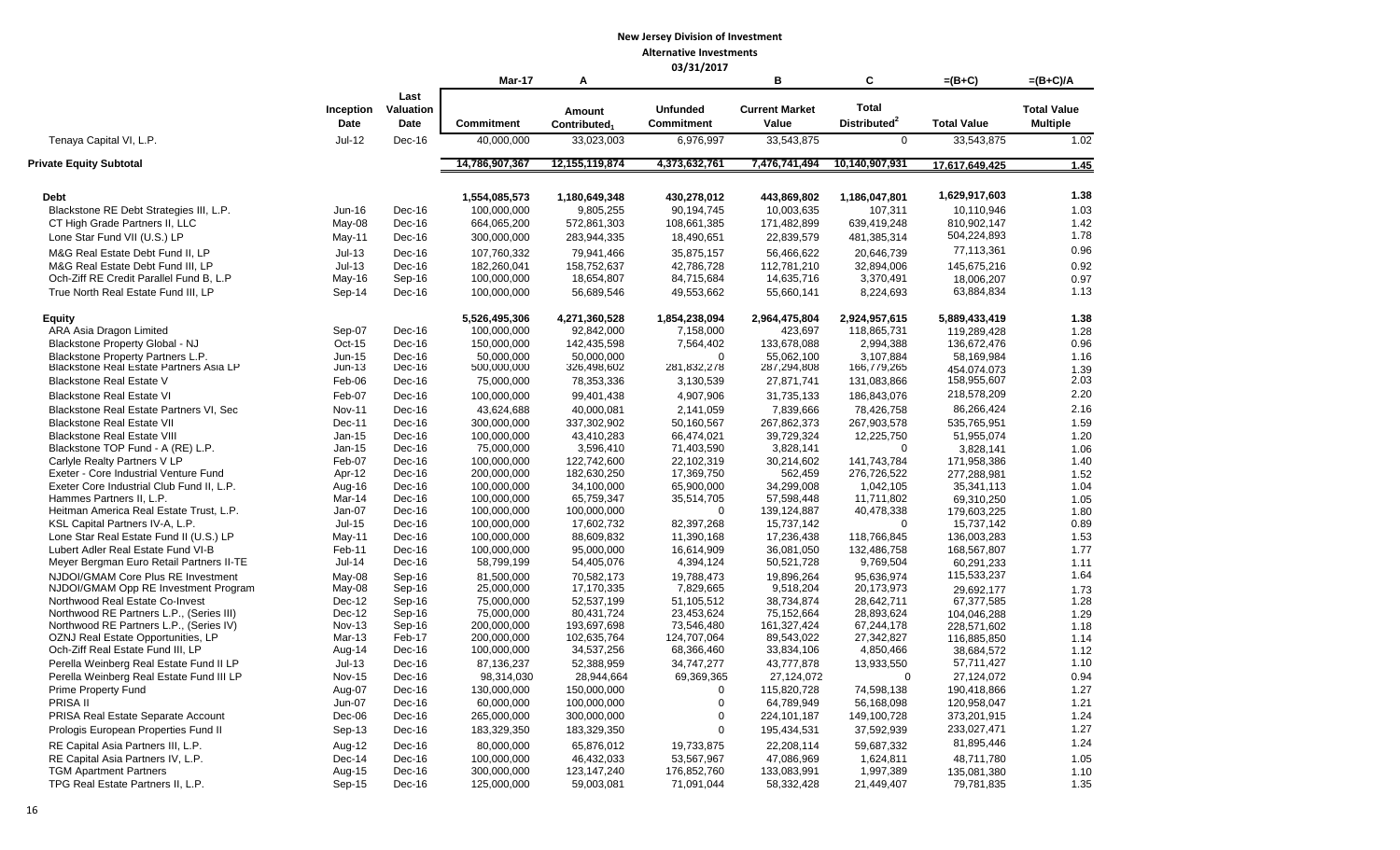|                                              |                   |                                  | Mar-17            | А                                  |                                      | B                              | C                                        | $=(B+C)$           | $=(B+C)/A$                            |
|----------------------------------------------|-------------------|----------------------------------|-------------------|------------------------------------|--------------------------------------|--------------------------------|------------------------------------------|--------------------|---------------------------------------|
|                                              | Inception<br>Date | Last<br>Valuation<br><b>Date</b> | <b>Commitment</b> | Amount<br>Contributed <sub>1</sub> | <b>Unfunded</b><br><b>Commitment</b> | <b>Current Market</b><br>Value | <b>Total</b><br>Distributed <sup>2</sup> | <b>Total Value</b> | <b>Total Value</b><br><b>Multiple</b> |
| TPG/NJ (RE) Partnership, LP                  | Feb-13            | Sep-16                           | 225,000,000       | 165,812,911                        | 86,946,436                           | 159,500,904                    | 86,426,014                               | 245,926,918        | 1.48                                  |
| Tucker Development/Acquisition Fund          | Oct-07            | Sep-16                           | 50,000,000        | 50,000,000                         | $\mathbf 0$                          | 44,338,850                     | $\mathbf 0$                              | 44,338,850         | 0.89                                  |
| Warburg Pincus Real Estate Fund I            | $Sep-06$          | Dec-16                           | 100,000,000       | 95,833,333                         | $\Omega$                             | 33,675,418                     | 113,055,167                              | 146,730,585        | 1.53                                  |
| Westbrook Real Estate Fund VIII              | Feb-08            | Dec-16                           | 100,000,000       | 110,980,414                        | $\Omega$                             | 20,112,359                     | 135,616,521                              | 155,728,880        | 1.40                                  |
| Westbrook VII                                | Jan-07            | Dec-16                           | 40,000,000        | 40,000,000                         | $\Omega$                             | 14,279,263                     | 38,472,731                               | 52,751,994         | 1.32                                  |
| Wheelock SREF NJ CO-Invest Feeder, LP        | <b>Nov-12</b>     | N/A                              | 50,000,000        | 26,305                             | 49,973,695                           | $\mathbf 0$                    | $\overline{0}$                           | $\mathbf 0$        | 0.00                                  |
| Wheelock Street Real Estate Fund, L.P.       | Dec-11            | Sep-16                           | 100,000,000       | 96,274,787                         | 18,620,096                           | 28,241,948                     | 143,492,445                              | 171,734,393        | 1.78                                  |
| Wheelock Street Real Estate Fund II, L.P.    | Apr-14            | Sep-16                           | 125,000,000       | 82,859,074                         | 49,460,623                           | 74,200,970                     | 18,001,638                               | 92,202,608         | 1.11                                  |
| Wheelock Street Real Estate Fund V, L.P      | Aug-16            | N/A                              | 100,000,000       | $\mathbf 0$                        | 100,000,000                          | $\Omega$                       | $\Omega$                                 | $\mathbf 0$        | 0.00                                  |
|                                              |                   |                                  |                   |                                    |                                      |                                |                                          |                    |                                       |
| Real Estate Subtotal                         |                   |                                  | 7,080,580,879     | 5,452,009,876                      | 2,284,516,106                        | 3,408,345,606                  | 4,111,005,416                            | 7,519,351,022      | 1.38                                  |
| <b>Absolute Return</b>                       |                   |                                  | 810,000,000       | 765,000,000                        | 45,000,000                           | 586,621,633                    | 232,690,668                              | 819,312,301        | 1.07                                  |
| Brevan Howard Fund Limited                   | <b>Nov-11</b>     | Feb-17                           | 300,000,000       | 300,000,000                        | $\mathbf 0$                          | 105,380,703                    | 207,690,668                              | 313,071,371        | 1.04                                  |
| Iguazu Partners, L.P.                        | $Dec-13$          | Feb-17                           | 150,000,000       | 105,000,000                        | 45,000,000                           | 126,302,400                    | $\Omega$                                 | 126,302,400        | 1.20                                  |
| MKP Opportunity Partners, L.P.               | Sep-12            | Feb-17                           | 360,000,000       | 360,000,000                        | $\Omega$                             | 354,938,530                    | 25,000,000                               | 379,938,530        | 1.06                                  |
| <b>Credit</b>                                |                   |                                  | 2,050,000,000     | 1,925,000,000                      | 125,000,000                          | 1,759,470,016                  | 666,953,002                              | 2,426,423,018      | 1.26                                  |
| Canyon Value Realization Fund                | Jun-07            | Feb-17                           | 75,000,000        | 75,000,000                         | $\mathbf 0$                          | 70,547,572                     | 67,794,245                               | 138,341,816        | 1.84                                  |
| Canyon Balanced Fund                         | Jul-11            | Feb-17                           | 125,000,000       | 125,000,000                        | $\Omega$                             | 95,841,313                     | 92,245,262                               | 188.086.575        | 1.50                                  |
| Claren Road Credit Master Fund, Ltd.         | Jun-12            | Feb-17                           | 250,000,000       | 250,000,000                        | $\Omega$                             | 21,074,539                     | 198,555,648                              | 219,630,187        | 0.88                                  |
| Chatham Fund, LP                             | Dec-14            | Feb-17                           | 300,000,000       | 300,000,000                        | $\Omega$                             | 407,536,200                    | $\overline{0}$                           | 407,536,200        | 1.36                                  |
| GSO Credit Partners - A, L.P.                | Mar-12            | Feb-17                           | 600,000,000       | 475,000,000                        | 125,000,000                          | 690,507,975                    | $\Omega$                                 | 690,507,975        | 1.45                                  |
| GSO Special Situations Fund, L.P.            | Feb-12            | Jan-17                           | 100,000,000       | 100,000,000                        | $\Omega$                             | 104,955,122                    | 24,211,318                               | 129,166,441        | 1.29                                  |
| Lazard Rathmore Fund, Ltd.                   | Aug-12            | $Jun-16$                         | 150,000,000       | 150,000,000                        | $\Omega$                             | $\mathbf 0$                    | 156,528,175                              | 156,528,175        | 1.04                                  |
| Regiment Capital Ltd. Fund                   | Dec-11            | Feb-17                           | 150,000,000       | 150,000,000                        | $\mathbf 0$                          | 6,120,395                      | 127,618,354                              | 133,738,750        | 0.89                                  |
| Solus Opportunities Fund 3, LP               | Apr-14            | Feb-17                           | 300,000,000       | 300,000,000                        | $\Omega$                             | 362,886,900                    | $\mathbf 0$                              | 362,886,900        | 1.21                                  |
| <b>Distressed</b>                            |                   |                                  | 350,000,000       | 450,000,000                        | 0                                    | 204,376,259                    | 459,866,189                              | 664,242,448        | 1.48                                  |
| Centerbridge Credit Partners                 | Oct-07            | Feb-17                           | 200,000,000       | 200,000,000                        | $\mathbf 0$                          | 182,510,918                    | 131,517,714                              | 314,028,632        | 1.57                                  |
| King Street Capital                          | Feb-07            | Feb-17                           | 150,000,000       | 150,000,000                        | $\Omega$                             | 18,692,123                     | 226,780,421                              | 245,472,544        | 1.64                                  |
| Marathon Special Opp Fund, LTD               | $Jul-08$          | Feb-17                           | $\mathbf 0$       | 100,000,000                        | $\Omega$                             | 3,173,218                      | 101,568,054                              | 104,741,272        | 1.05                                  |
| <b>Equity Long/ Short</b>                    |                   |                                  | 1,275,000,000     | 1,000,314,183                      | 275,123,621                          | 384,570,942                    | 874,550,677                              | 1,259,121,619      | 1.26                                  |
| Bay Pond Partners, L.P.                      | Apr-12            | Feb-17                           | 200,000,000       | 200,000,000                        | $\mathbf 0$                          | 6,754                          | 233,349,988                              | 233,356,742        | 1.17                                  |
| Cadian Fund, L.P.                            | May-12            | Feb-17                           | 100,000,000       | 100,000,000                        | $\Omega$                             | 99,828,589                     | 30,738,706                               | 130,567,295        | 1.31                                  |
| Omega Overseas Partners Ltd. Class-B         | Jan-07            | Feb-17                           | 225,000,000       | 150,000,000                        | 75,000,000                           | 1,812,306                      | 212,646,556                              | 214,458,862        | 1.43                                  |
| Scopia PX, LLC                               | $Jan-13$          | Feb-17                           | 250,000,000       | 250,000,000                        | $\mathbf 0$                          | 276,809,250                    | $\Omega$                                 | 276,809,250        | 1.11                                  |
| ValueAct Capital Partners II, L.P.           | <b>Nov-11</b>     | Dec-16                           | 150,000,000       | 150,000,000                        | $\Omega$                             | $\Omega$                       | 245,551,049                              | 245,551,049        | 1.64                                  |
| ValueAct Co-Invest International LP          | $Jun-13$          | Dec-16                           | 200,000,000       | 50,314,183                         | 150,123,621                          | $\Omega$                       | 36,230,431                               | 36,230,431         | 0.72                                  |
| Visium Balanced Offshore Fund, Ltd           | Aug-12            | Nov-16                           | 150,000,000       | 100,000,000                        | 50,000,000                           | 6,114,043                      | 116,033,948                              | 122,147,991        | 1.22                                  |
| <b>Event Driven</b>                          |                   |                                  | 1,400,000,000     | 1,710,557,856                      | 198,357,692                          | 1,214,935,038                  | 964,143,754                              | 2,179,078,792      | 1.27                                  |
| Cevian Capital II, L.P.                      | Apr-12            | Feb-17                           | 150,000,000       | 150,000,000                        | 0                                    | 187,101,136                    | 28,627,680                               | 215,728,816        | 1.44                                  |
| Davidson Kempner Institutional Partners, L.P | Dec-06            | Feb-17                           | 150,000,000       | 150,000,000                        | $\mathbf 0$                          | 253,055,400                    | $\mathbf 0$                              | 253,055,400        | 1.69                                  |
| Elliott Associates, L.P.                     | Apr-12            | Dec-16                           | 200,000,000       | 200,000,000                        | $\Omega$                             | 244,774,800                    | $\Omega$                                 | 244,774,800        | 1.22                                  |
| JANA Strategic Investment Fund II, LP        | $Jun-13$          | Feb-17                           | 300,000,000       | 610,557,856                        | 198,357,692                          | 113,731,376                    | 525,356,652                              | 639,088,029        | 1.05                                  |
|                                              |                   |                                  |                   |                                    |                                      |                                |                                          | 286,577,586        | 1.43                                  |
| Pershing Square LP                           | Apr-10            | Feb-17                           | 200,000,000       | 200,000,000                        | $\mathbf 0$                          | 55,070,326                     | 231,507,260                              |                    | 1.08                                  |
| Starboard Leaders Fund LP                    | Mar-14            | Feb-17                           | 125,000,000       | 125,000,000                        | $\overline{0}$                       | 135,001,625                    | $\mathbf 0$                              | 135,001,625        |                                       |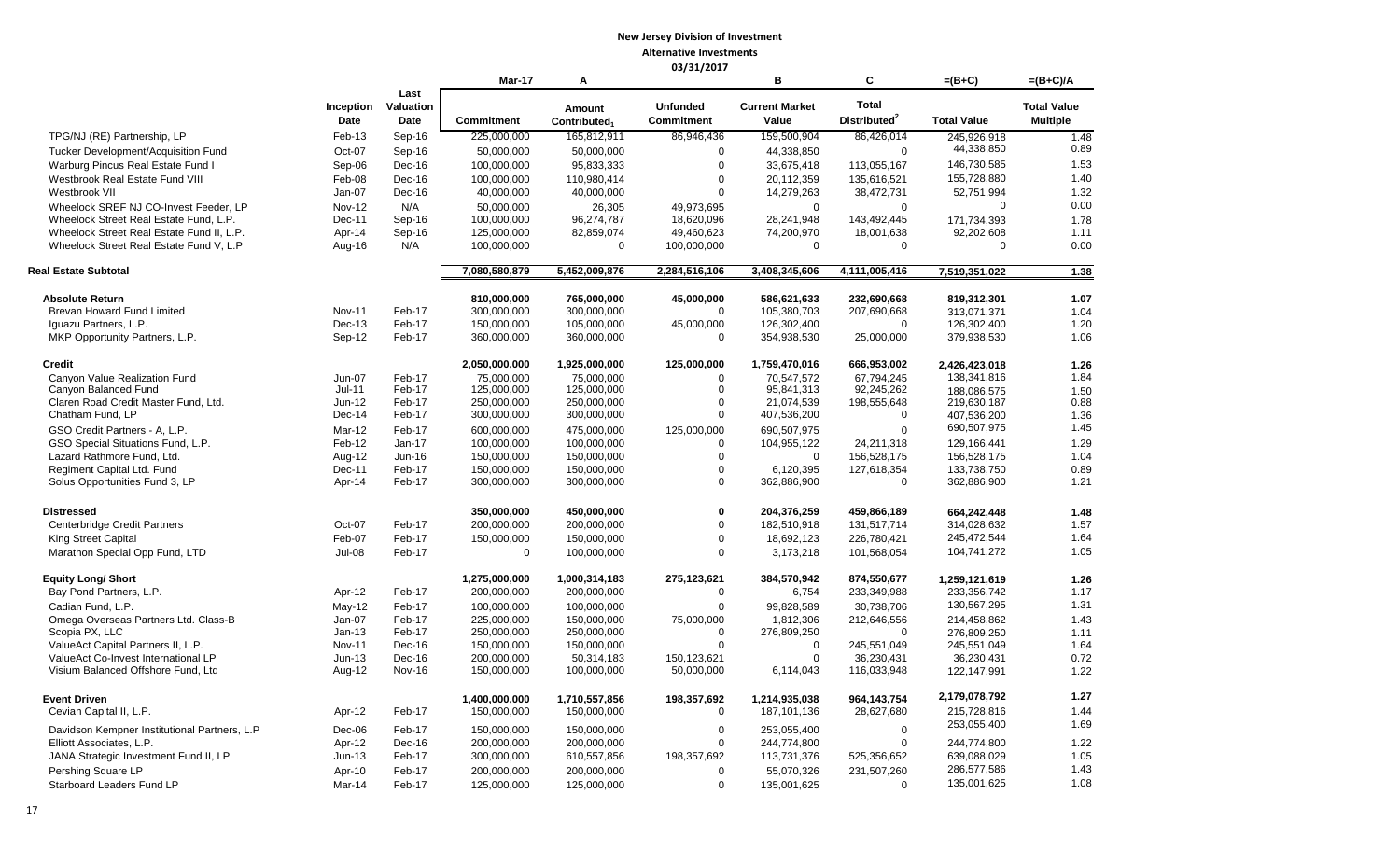#### **03/31/2017**

|                                                                       |                   |                                  | Mar-17                     | А                                  |                                      | в                              | C                                        | $=(B+C)$                  | $=(B+C)/A$                            |
|-----------------------------------------------------------------------|-------------------|----------------------------------|----------------------------|------------------------------------|--------------------------------------|--------------------------------|------------------------------------------|---------------------------|---------------------------------------|
|                                                                       | Inception<br>Date | Last<br><b>Valuation</b><br>Date | <b>Commitment</b>          | Amount<br>Contributed <sub>1</sub> | <b>Unfunded</b><br><b>Commitment</b> | <b>Current Market</b><br>Value | <b>Total</b><br>Distributed <sup>2</sup> | <b>Total Value</b>        | <b>Total Value</b><br><b>Multiple</b> |
| Starboard Value and Opportunity LP                                    | Mar-14            | Feb-17                           | 75,000,000                 | 75,000,000                         | $\mathbf 0$                          | 90,483,300                     | $\Omega$                                 | 90,483,300                | 1.21                                  |
| Third Point Offshore Fund, LTD.<br>York Capital Management, LP        | Apr-11<br>Feb-07  | <b>Nov-16</b><br>Feb-17          | 100.000.000<br>100,000,000 | 100,000,000<br>100,000,000         | $\mathbf 0$<br>$\mathbf 0$           | $\Omega$<br>135,717,075        | 153,652,162<br>25,000,000                | 153,652,162               | 1.54                                  |
|                                                                       |                   |                                  |                            |                                    |                                      |                                |                                          | 160,717,075               | 1.61                                  |
| <b>Fund of Funds</b>                                                  |                   |                                  | 2,210,000,000              | 2,151,258,928                      | 58,741,072                           | 1,734,541,890                  | 1,110,028,514                            | 2,844,570,404             | 1.32                                  |
| AIMS/NJ Multi-Strategy Portfolio, LLC                                 | Aug-06            | Feb-17                           | 550,000,000                | 550,000,000                        | 0                                    | 661,670,646                    | 114,311,730                              | 775,982,376               | 1.41                                  |
| Arden Garden State NJ Fund LP.                                        | Jun-06            | Feb-17                           | 500,000,000                | 500,000,000                        | $\mathbf 0$                          | 52,193,307                     | 508,813,012                              | 561,006,319               | 1.12                                  |
| Protege Partners, LP                                                  | Jun-07            | $Jan-17$                         | 150,000,000                | 150,000,000                        | $\Omega$                             | 51,075,353                     | 137,000,000                              | 188,075,353               | 1.25                                  |
| Woodley Park NJ, L.P.                                                 | Aug-06            | Dec-16                           | 810,000,000                | 751,258,928                        | 58,741,072                           | 896,152,299                    | 229,590,586                              | 1,125,742,885             | 1.50                                  |
| Reservoir Strategic Partners Fund, LP                                 | $Jul-11$          | Feb-17                           | 200,000,000                | 200,000,000                        | $\mathbf 0$                          | 73,450,285                     | 120,313,186                              | 193,763,471               | 0.97                                  |
| <b>Global Macro</b>                                                   |                   |                                  | 550,000,000                | 550,000,000                        | 0                                    | 586,275,725                    | 25,000,000                               | 611,275,725               | 1.11                                  |
| Lynx Common (Bermuda) Ltd.                                            | Mar-11            | Feb-17                           | 200,000,000                | 200,000,000                        | $\overline{0}$                       | 192,372,775                    | 25,000,000                               | 217,372,775               | 1.09                                  |
| <b>Winton Futures Fund</b>                                            | Jan-11            | Feb-17                           | 350,000,000                | 350,000,000                        | $\Omega$                             | 393,902,950                    | $\mathbf 0$                              | 393,902,950               | 1.13                                  |
| <b>Multi-Strategy</b>                                                 |                   |                                  | 500,000,000                | 650,000,000                        | $\bf{0}$                             | 247,411,889                    | 558,330,852                              | 805.742.741               | 1.24                                  |
| AG Garden Partners, LP                                                | Mar-06            | Feb-17                           | $\mathbf 0$                | 150,000,000                        | $\Omega$                             | 2,637,375                      | 158,771,000                              | 161,408,375               | 1.08                                  |
| Farallon Capital Inst. Partners, L.P.                                 | Jun-07            | Feb-17                           | 150,000,000                | 150,000,000                        | $\mathbf 0$                          | 3,794,228                      | 163,531,289                              | 167,325,517               | 1.12                                  |
| Laurion Capital Global Markets Fund                                   | Sep-15            | Jun-16                           | 100,000,000                | 100,000,000                        | 0                                    | $\Omega$                       | 93,736,127                               | 93,736,127                | 0.94                                  |
| Laurion Capital Ltd.                                                  | $Jul-15$          | Feb-17                           | 100,000,000                | 100,000,000                        | $\mathbf 0$                          | 104,343,700                    | $\mathbf 0$                              | 104,343,700               | 1.04                                  |
| OZ Domestic Partners II, Ltd.                                         | Jun-06            | Feb-17                           | 150,000,000                | 150,000,000                        | $\Omega$                             | 136,636,586                    | 142,292,436                              | 278,929,022               | 1.86                                  |
| Hedge Fund Subtotal                                                   |                   |                                  | 9,145,000,000              | 9,202,130,967                      | 702,222,385                          | 6,718,203,392                  | 4,891,563,656                            | 11.609.767.049            | 1.26                                  |
| Aether Real Assets III Surplus, LP                                    | $Nov-13$          | Sep-16                           | 100,000,000                | 70,810,873                         | 30,277,705                           | 76,635,770                     | 1,088,578                                | 77,724,348                | 1.10                                  |
| Aether Real Assets III, LP                                            | $Nov-13$          | Sep-16                           | 30,000,000                 | 18,584,606                         | 11,982,801                           | 19,945,351                     | 567,407                                  | 20,512,758                | 1.10                                  |
| Blackstone Energy Partners, L.P.                                      | Mar-12            | $Dec-16$                         | 150,000,000                | 181,256,083                        | 14,559,992                           | 148,878,638                    | 87,924,657                               | 236,803,295               | 1.31                                  |
| Blackstone Energy Partners II, L.P.                                   | May-15            | Dec-16                           | 80,000,000                 | 25,183,637                         | 54,816,363                           | 26,602,785                     | 58,219                                   | 26,661,004                | 1.06                                  |
| <b>Blackstone Resources Select Fund</b>                               | Aug-11            | Feb-17                           | 250,000,000                | 250,000,000                        | $\mathbf 0$                          | 152,046,250                    | $\mathbf 0$                              | 152,046,250               | 0.61                                  |
| Blackstone TOP Fund - A, L.P.<br>Brookfield Capital Partners IV, L.P. | $Jul-12$          | Dec-16<br>Dec-16                 | 620,093,499                | 731,219,327<br>49,015,003          | 90,393,761<br>103,491,840            | 525,254,166<br>56,474,363      | 294,813,316<br>5,737,862                 | 820,067,482<br>62,212,225 | 1.12<br>1.27                          |
| BX NJ Co-Invest, L.P.                                                 | $May-16$          | Dec-16                           | 150,000,000                | 21,163,690                         | 0                                    | 49,736,854                     | 16,569,952                               | 66,306,805                | 3.13                                  |
| Gresham Commodity Fund (ETAP)                                         | Aug-12<br>Feb-08  | Jan-17                           | 21,163,690<br>200,000,000  | 200,000,000                        | $\mathbf 0$                          | $\mathbf 0$                    | 98,949,810                               | 98,949,810                | 0.49                                  |
| Gresham Commodity Fund (TAP)                                          | Nov-07            | Jan-17                           | 200,000,000                | 200,000,000                        | $\mathbf 0$                          | $\mathbf 0$                    | 134,421,962                              | 134,421,962               | 0.67                                  |
|                                                                       |                   |                                  |                            |                                    |                                      |                                |                                          | 620,326,942               | 1.12                                  |
| GSO Energy Partners - A, L.P.<br>Hitecvision VII, L.P.                | Mar-12<br>Apr-14  | Dec-16<br>Dec-16                 | 650,000,000<br>100,000,000 | 554,733,916<br>37,017,445          | 326,125,362<br>62,982,555            | 389,467,664<br>35,530,676      | 230,859,278<br>$\Omega$                  | 35,530,676                | 0.96                                  |
| NJ/HV Resource Opportunities, L.P.                                    | Jun-15            | Dec-16                           | 150,000,000                | 38,179,044                         | 113,134,671                          | 36,085,153                     | 1,313,715                                | 37,398,868                | 0.98                                  |
| OZ Energy Partners Parallel B, L.P.                                   | May-16            | Dec-16                           | 100,000,000                | 14,102,826                         | 98,391,094                           | 9,505,111                      | 12,493,919                               | 21,999,031                | 1.56                                  |
| OZNJ Real Asset Opportunities, LP                                     | Mar-13            | Feb-17                           | 200,000,000                | 132,323,657                        | 97,930,521                           | 143,105,832                    | 30,254,178                               | 173,360,010               | 1.31                                  |
| RC Woodley Park, LP                                                   | $May-11$          | Dec-16                           | 135,000,000                | 135,000,000                        | $\mathbf 0$                          | $\mathbf 0$                    | 89,569,359                               | 89,569,359                | 0.66                                  |
| <b>Sheridan Production Partners I</b>                                 |                   | Dec-16                           | 50,000,000                 |                                    | $\boldsymbol{0}$                     |                                |                                          | 77,398,008                | 1.28                                  |
| Sheridan Production Partners II-B, L.P                                | Aug-07            | Dec-16                           |                            | 60,525,000                         | $\Omega$                             | 33,773,008                     | 43,625,000                               | 78,048,000                | 0.78                                  |
|                                                                       | <b>Nov-10</b>     |                                  | 100,000,000                | 100,000,000                        |                                      | 71,048,000                     | 7,000,000                                |                           | 0.94                                  |
| Tenaska Power Fund II, L.P.                                           | Sep-08            | Sep-16                           | 100,000,000                | 88,400,862                         | 11,599,138                           | 3,549,799                      | 79,534,400                               | 83,084,199                |                                       |
| Warburg Pincus Energy, L.P.                                           | May-14            | Dec-16                           | 100,000,000                | 36,200,000                         | 63,800,000                           | 32,066,723                     | 2,393,500                                | 34,460,223                | 0.95                                  |
| <b>Real Assets Subtotal</b>                                           |                   |                                  | 3,486,257,189              | 2,943,715,968                      | 1,079,485,803                        | 1,809,706,143                  | 1,137,175,112                            | 2,946,881,255             | 1.00                                  |
| <b>Grand Total</b>                                                    |                   |                                  | 34,498,745,434             | 29,752,976,685                     | 8,439,857,056                        | 19,412,996,635                 | 20,280,652,116                           | 39,693,648,751            | 1.33                                  |

1. Amount Contributed does not include adjustment for portion of total distributions that are recallable. Contributions does include return of unused funded capital.

2. Total distributed include recallable portion of proceeds.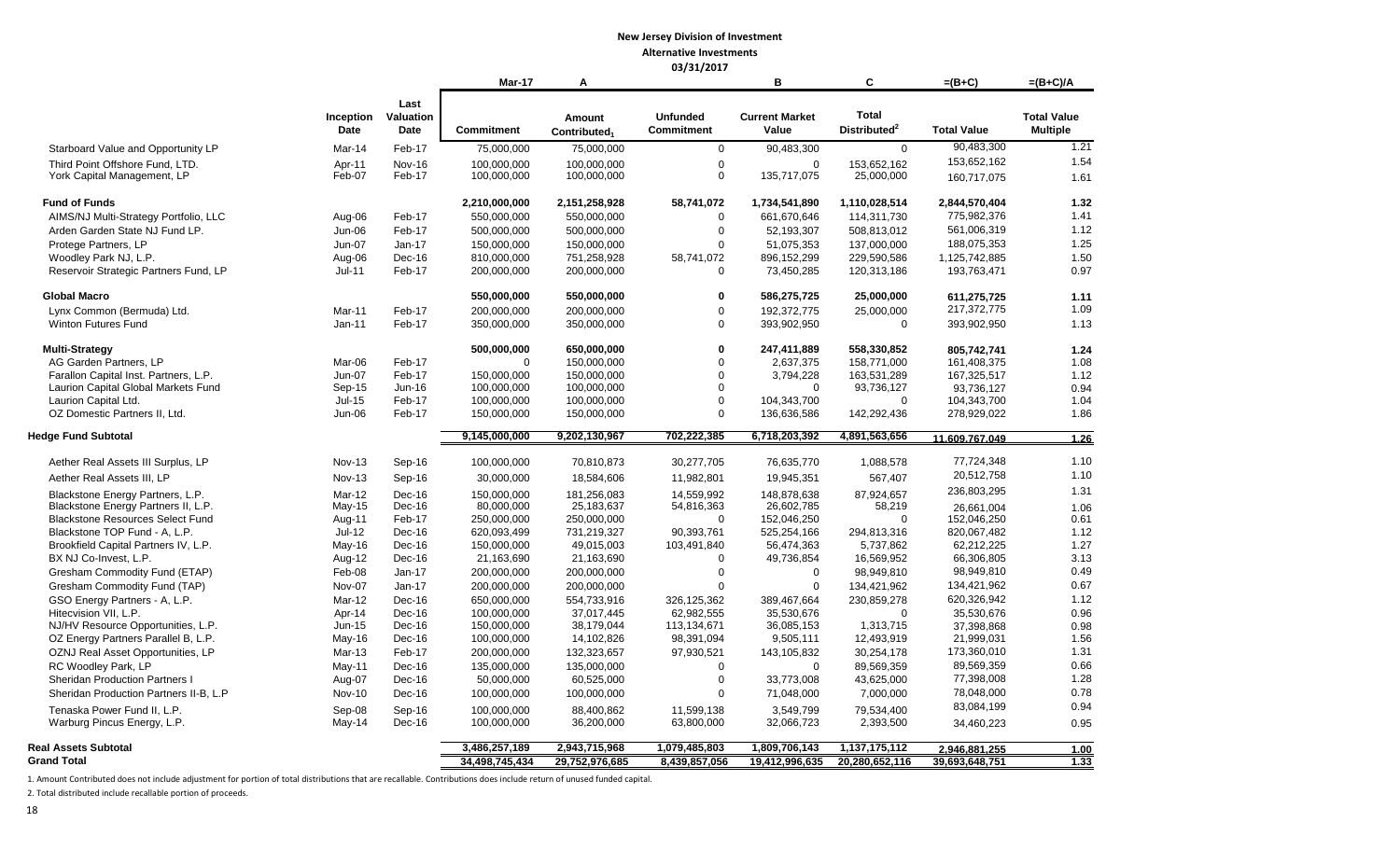#### **New Jersey Division of Investment Global Diversified Credit 03/31/17**

#### **Global Diversified Credit as of March 31, 2017**

Presents underlying fund level information including the Portfolio's original commitments, funded amounts to date, remaining commitments and the distributions to date.

|                       |                           | <b>Mar-17</b>     | A                                  |                                      | в                              | C                                        | $=(B+C)$           | $=(B+C)/A$                                                                                                                                                                                                                               |
|-----------------------|---------------------------|-------------------|------------------------------------|--------------------------------------|--------------------------------|------------------------------------------|--------------------|------------------------------------------------------------------------------------------------------------------------------------------------------------------------------------------------------------------------------------------|
| <b>Inception Date</b> | Last<br>Valuation<br>Date | <b>Commitment</b> | Amount<br>Contributed <sub>1</sub> | <b>Unfunded</b><br><b>Commitment</b> | <b>Current Market</b><br>Value | <b>Total</b><br>Distributed <sup>2</sup> | <b>Total Value</b> | <b>Total Value</b><br><b>Multiple</b>                                                                                                                                                                                                    |
| Oct-07                | Jun-16                    | 400,000,000       | 400,000,000                        |                                      | 0                              | 383,224,897                              |                    | 0.96                                                                                                                                                                                                                                     |
| $Oct-09$              | $Jun-16$                  | 144,000,000       | 144,000,000                        |                                      |                                | 262,082,589                              |                    | 1.82                                                                                                                                                                                                                                     |
| Apr-16                | Dec-16                    | 250,000,000       | 101,301,825                        | 148,698,175                          | 102,225,596                    | 0                                        |                    | 1.01                                                                                                                                                                                                                                     |
| Apr-12                | Feb-17                    | 300,000,000       | 321,268,657                        | 86,194,030                           | 331,770,321                    | 107,462,687                              |                    | 1.37                                                                                                                                                                                                                                     |
| Sep-07                | Jan-17                    | 250,000,000       | 249,500,000                        | 500,000                              | 493,790,026                    | 4,676,086                                |                    | 2.00                                                                                                                                                                                                                                     |
| $Oct-14$              | Dec-16                    | 700,000,000       | 328,048,157                        | 371,951,843                          | 357,638,286                    | 5,282,331                                |                    | 1.11                                                                                                                                                                                                                                     |
| Mar-12                | Dec-16                    | 70,382,674        | 78,556,376                         | 5,000,000                            | 25,263,422                     | 93,782,335                               |                    | 1.52                                                                                                                                                                                                                                     |
| Mar-12                | Dec-16                    | 59,054,236        | 55,554,236                         | 3,500,000                            | 6,836,210                      | 76,658,143                               |                    | 1.50                                                                                                                                                                                                                                     |
| Feb-16                | Sep-16                    | 150,000,000       | 55,539,000                         | 94,461,000                           | 55,806,309                     | 0                                        |                    | 1.00                                                                                                                                                                                                                                     |
| Sep-16                | Dec-16                    | 400,000,000       | 72,194,833                         | 327,805,167                          | 72,132,096                     | 13                                       |                    | 1.00                                                                                                                                                                                                                                     |
| Sep-16                | Sep-16                    | 1,079,670         | 1,079,670                          |                                      | 1,047,170                      | 32,500                                   |                    | 1.00                                                                                                                                                                                                                                     |
| Apr-10                | Feb-17                    | 350,000,000       | 291,031,826                        | 449,650,290                          | 553,220,915                    | 390,682,116                              | 943,903,031        | 3.24                                                                                                                                                                                                                                     |
| Mar-13                | Feb-17                    | 650,000,000       | 510,218,268                        | 173,030,647                          | 596,570,850                    | 33,248,915                               |                    | 1.23                                                                                                                                                                                                                                     |
| Mar-13                | Feb-17                    | 400,000,000       | 624,394,653                        | 160,450,066                          | 308,880,590                    | 384,844,719                              |                    | 1.11                                                                                                                                                                                                                                     |
| Mar-15                | Sep-16                    | 150,000,000       | 121,757,913                        | 35,757,100                           | 101,776,319                    | 21,971,562                               |                    | 1.02                                                                                                                                                                                                                                     |
| Apr-14                | Dec-16                    | 100,000,000       | 46,999,241                         | 54,305,095                           | 51,178,111                     | 1,318,644                                |                    | 1.12                                                                                                                                                                                                                                     |
|                       |                           | 4,374,516,580     | 3,401,444,655                      | 1,911,303,413                        | 3,058,136,221                  | 1,765,267,536                            |                    | 1.42                                                                                                                                                                                                                                     |
|                       |                           |                   |                                    |                                      |                                |                                          |                    | 383,224,897<br>262,082,589<br>102,225,596<br>439,233,008<br>498,466,112<br>362,920,617<br>119,045,757<br>83,494,353<br>55,806,309<br>72,132,109<br>1,079,670<br>629,819,764<br>693,725,309<br>123,747,880<br>52,496,755<br>4,823,403,757 |

1. Amount Contributed does not include adjustment for portion of total distributions that are recallable. Contributions does include return of unused funded capital.

2. Total distributed include recallable portion of proceeds.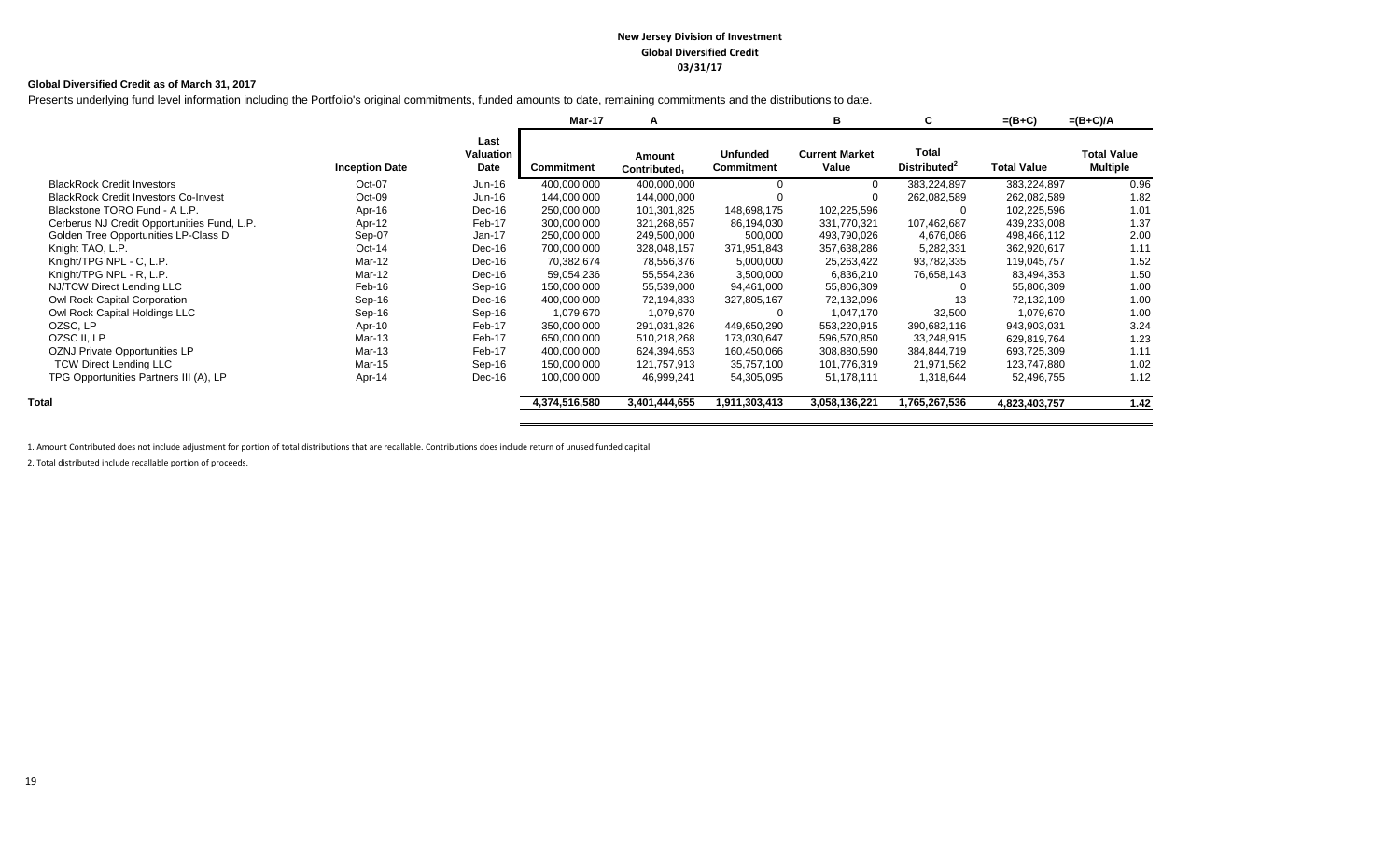# **New Jersey Division of Investment Opportunistic Investments**

## **03/31/17 Opportunistic Investments as of March 31, 2017**

Presents underlying fund level information including the Portfolio's original commitments, funded amounts to date, remaining commitments and the distributions to date.

|                            |                       |                           | Mar-17      | <u>гч</u>                          |                                      | в                              |                                          | $=(B+C)$           | $=(B+C)/A$                            |
|----------------------------|-----------------------|---------------------------|-------------|------------------------------------|--------------------------------------|--------------------------------|------------------------------------------|--------------------|---------------------------------------|
|                            | <b>Inception Date</b> | Last<br>Valuation<br>Date | Commitment  | Amount<br>Contributed <sub>1</sub> | <b>Unfunded</b><br><b>Commitment</b> | <b>Current Market</b><br>Value | <b>Total</b><br>Distributed <sup>2</sup> | <b>Total Value</b> | <b>Total Value</b><br><b>Multiple</b> |
| Dyal NJ Investors, L.P.    | $Oct-12$              | Sep-16                    | 200,000,000 | 199,962,990                        | 26,612,150                           | 156,188,122                    | 87,815,831                               | 244,003,952        | 1.22                                  |
| Dyal II NJ Investors, L.P. | <b>Jul-14</b>         | Sep-16                    | 250,000,000 | 113,335,768                        | 144,618,880                          | 93,495,975                     | 20,633,732                               | 114,129,707        | 1.01                                  |
| Dyal III US Investors LP   | $Dec-15$              | Sep-16                    | 200,000,000 | 49,199,667                         | 154,727,337                          | 47,427,396                     | 9,024,358                                | 56,451,754         | 1.15                                  |
| Total                      |                       |                           | 650,000,000 | 362,498,426                        | 325,958,367                          | 297,111,493                    | 117,473,920                              | 414,585,413        | 1.14                                  |

1. Amount Contributed does not include adjustment for portion of total distributions that are recallable. Contributions does include return of unused funded capital.

2. Total distributed include recallable portion of proceeds.